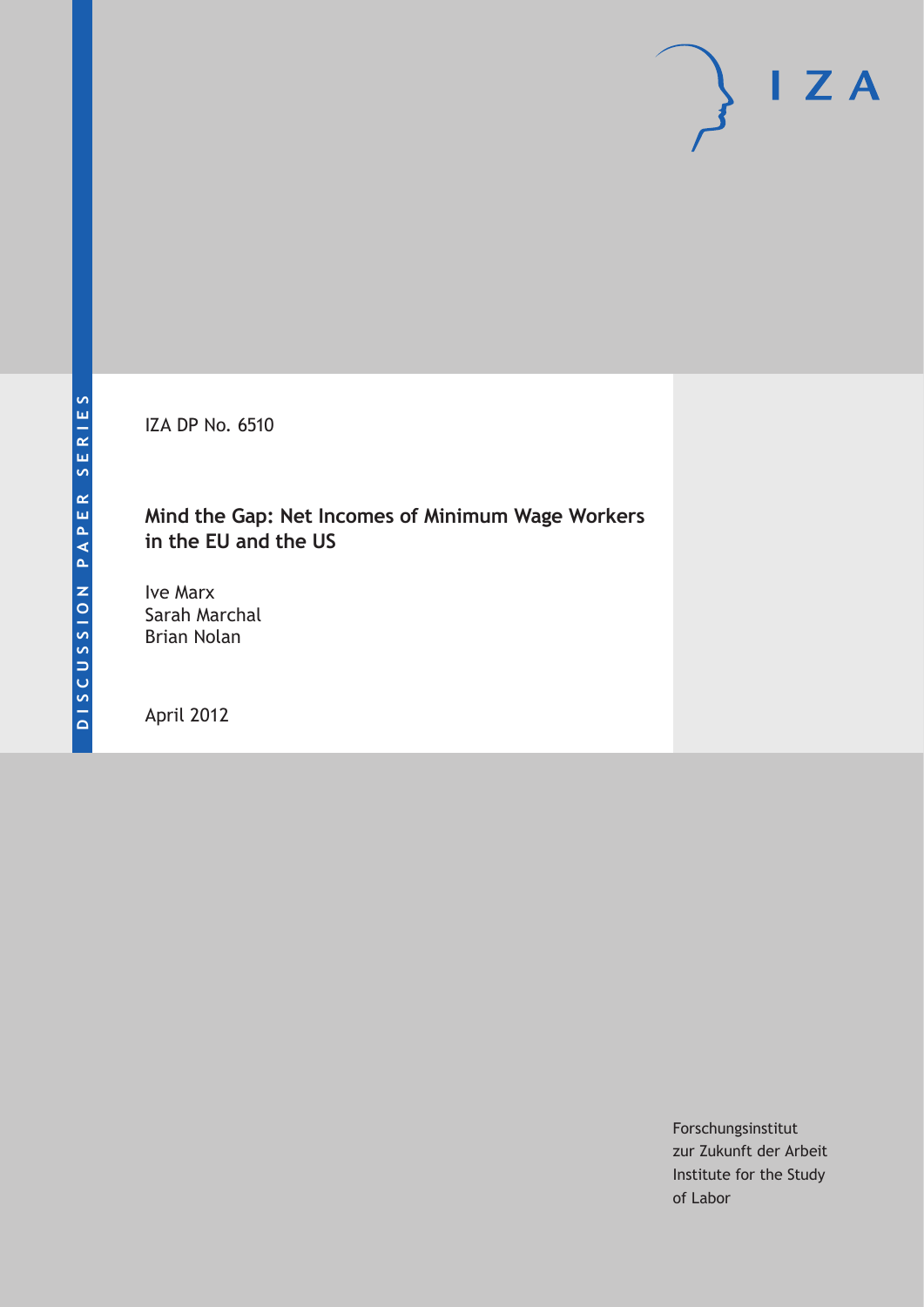# **Mind the Gap: Net Incomes of Minimum Wage Workers in the EU and the US**

# **Ive Marx**

*CSB, University of Antwerp and IZA* 

# **Sarah Marchal**

*CSB, University of Antwerp* 

# **Brian Nolan**

*University College Dublin* 

Discussion Paper No. 6510 April 2012

IZA

P.O. Box 7240 53072 Bonn **Germany** 

Phone: +49-228-3894-0 Fax: +49-228-3894-180 E-mail: [iza@iza.org](mailto:iza@iza.org)

Any opinions expressed here are those of the author(s) and not those of IZA. Research published in this series may include views on policy, but the institute itself takes no institutional policy positions.

The Institute for the Study of Labor (IZA) in Bonn is a local and virtual international research center and a place of communication between science, politics and business. IZA is an independent nonprofit organization supported by Deutsche Post Foundation. The center is associated with the University of Bonn and offers a stimulating research environment through its international network, workshops and conferences, data service, project support, research visits and doctoral program. IZA engages in (i) original and internationally competitive research in all fields of labor economics, (ii) development of policy concepts, and (iii) dissemination of research results and concepts to the interested public.

IZA Discussion Papers often represent preliminary work and are circulated to encourage discussion. Citation of such a paper should account for its provisional character. A revised version may be available directly from the author.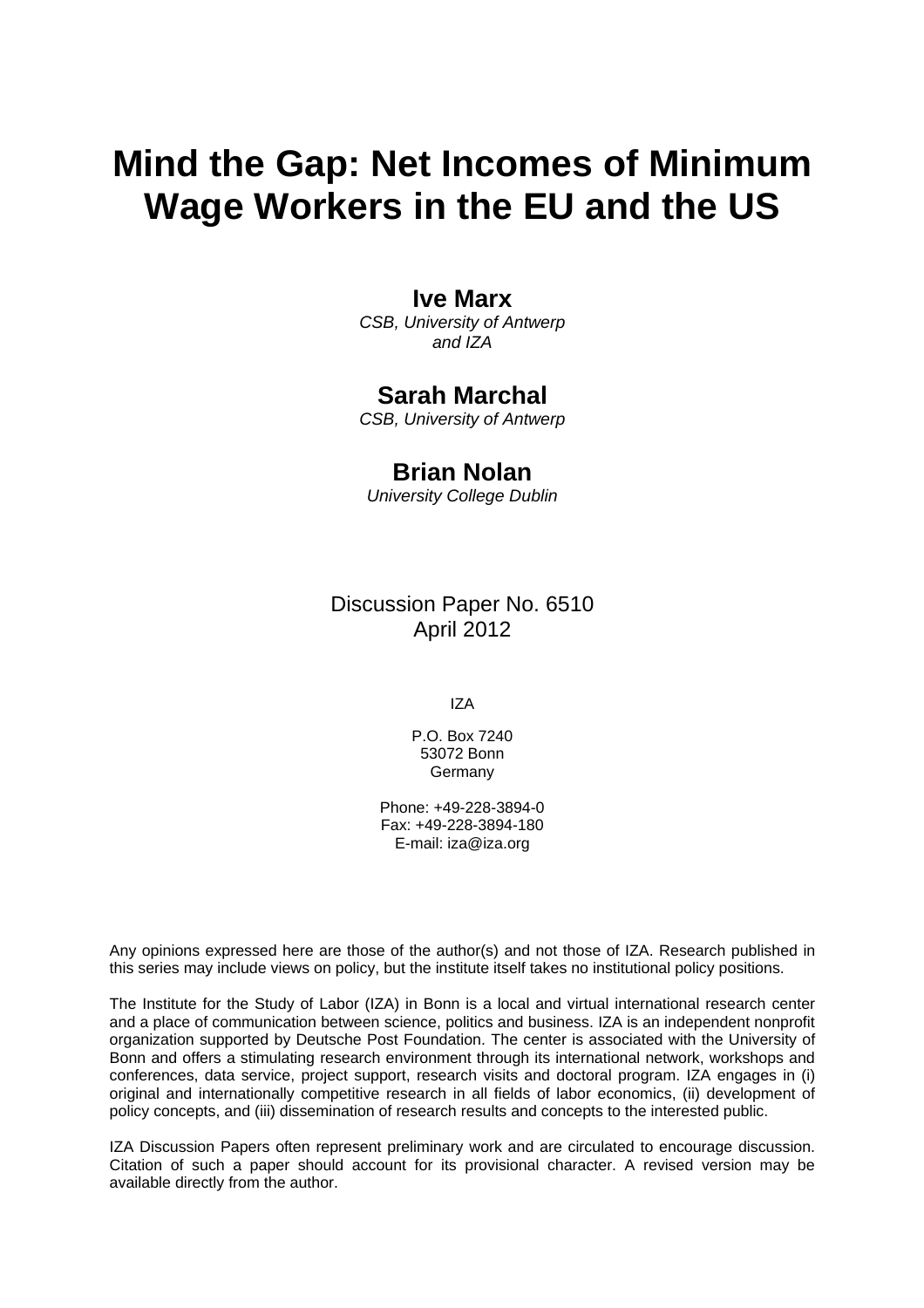IZA Discussion Paper No. 6510 April 2012

# **ABSTRACT**

# **Mind the Gap: Net Incomes of Minimum Wage Workers in the EU and the US**

This paper focuses on the role of minimum wages, tax and benefit policies in protecting workers against financial poverty, covering 21 European countries with a national minimum wage and three US States (New Jersey, Nebraska and Texas). It is shown that only for single persons and only in a number of countries, net income packages at minimum wage level reach or exceed the EU's at-risk-of poverty threshold, set at 60 per cent of median equivalent household income in each country. For lone parents and sole breadwinners with a partner and children to support, net income packages at minimum wage are below this threshold almost everywhere, usually by a wide margin. This is the case despite shifts over the past decade towards tax relief and additional income support provisions for low-paid workers. We argue that there appear to be limits to what minimum wage policies alone can achieve in the fight against in-work poverty. The route of raising minimum wages to eliminate poverty among workers solely reliant on it seems to be inherently constrained, especially in countries where the distance between minimum and average wage levels is already comparatively small and where relative poverty thresholds are mostly a function of the dual-earner living standards. In order to fight in-work poverty new policy routes need to be explored. The paper offers a brief discussion of possible alternatives and cautions against 'one size fits all' policy solutions.

JEL Classification: I3, H2, J8

Keywords: minimum wage, poverty, taxes, social transfers, subsidies

Corresponding author:

Ive Marx Herman Deleeck Centre for Social Policy University of Antwerp Sint-Jacobstraat 2 2000 Antwerp Belgium E-mail: [ive.marx@ua.ac.be](mailto:ive.marx@ua.ac.be)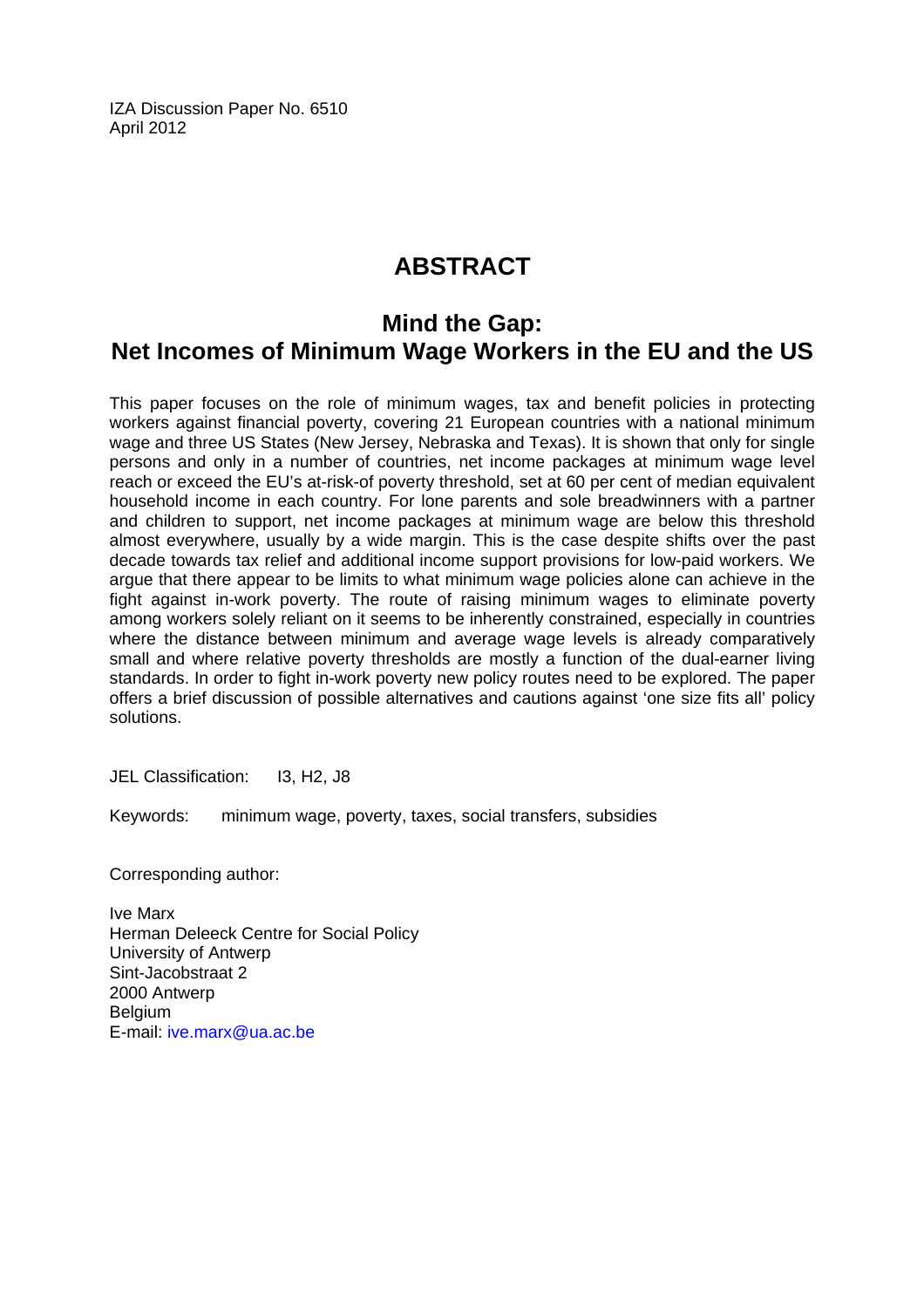## **1 Introduction**

Relative income poverty affects 5 to 15 per cent or more of Europeans whose main activity is paid work. It also affects their families; the majority of children growing up in financial poverty live in a household with at least one earner (Van Mechelen and Bradshaw, 2012). A long-standing issue in the United States, concern about in-work poverty is now also mounting in Europe. The past few years have seen a rapid rise in the number of academic publications dealing with in-work poverty within the European context (Marx and Verbist, 1998; Nolan and Marx, 2000; Andreβ and Lohmann, 2008; Lohmann, 2009; Crettaz, 2011; Fraser et al., 2011; Maitre et al., 2011; Kenworthy, 2011; Marx and Nolan, 2012; Van Lancker, 2012)<sup>1</sup>. Some see far reaching societal implications (Standing, 2011). At the policy level, too, a growing awareness is evident. In its 2011 report on 'Employment and Social Developments in Europe', the European Commission states: 'Although it is clear that, while employment is the most important factor in preventing poverty, it is also true that the phenomenon of monetary in-work poverty is nonetheless all too real'.

This recognition is certainly important given that policy efforts at the EU level and also in many countries have become strongly focused on increasing the number of workers and reducing the number of people reliant on transfers. Boosting employment levels was at the heart of the Lisbon Agenda (Cantillon, 2011; Vandenbroucke and Vleminckx, 2011). The ambitious Europe 2020 employment targets show this drive to be undiminished (Marlier et al., 2010). Further increases in labour force participation will involve drawing into the labour market those with weaker education and work history profiles. Projections indicate that further increases in employment are unlikely in themselves to reduce relative poverty, given current institutional settings and supports (Marx et al., 2012a).

In this context it is clearly relevant to look more closely at the institutions and provisions that help to ensure minimum income protection to workers. Minimum wages, as imposed by law or through collective bargaining, constitute an important pillar of direct minimum income protection for workers. Historically, ensuring 'fair wages' has been as important an objective but in this paper we consider minimum wages mainly from the perspective of their role in ensuring minimally acceptable living standards to people solely or mainly reliant on earnings.

When one is interested in net disposable incomes of workers at the lowest end of the income distribution it is not enough to look only at gross minimum wage levels and trends, the usual focus in the extensive labour economics literature on this subject (Card and Krueger, 1994; Freeman, 1996; Dolado et al., 2000; OECD, 1998, 2004; Neumark and Wascher, 2007; Boeri, 2012). One also needs to take into account the impact of taxes, social security contributions and possible benefits on the disposable incomes of minimum wage workers. In this paper, we assess the level of these minimum income packages against the poverty threshold. In addition, we consider trends over the last decade, both in the overall packages and in the constituent components. A final section of this paper is devoted to a discussion of whether and how minimum income protection for workers could be improved.

 $\ddot{\phantom{a}}$ <sup>1</sup> For a global perspective see Fields, 2011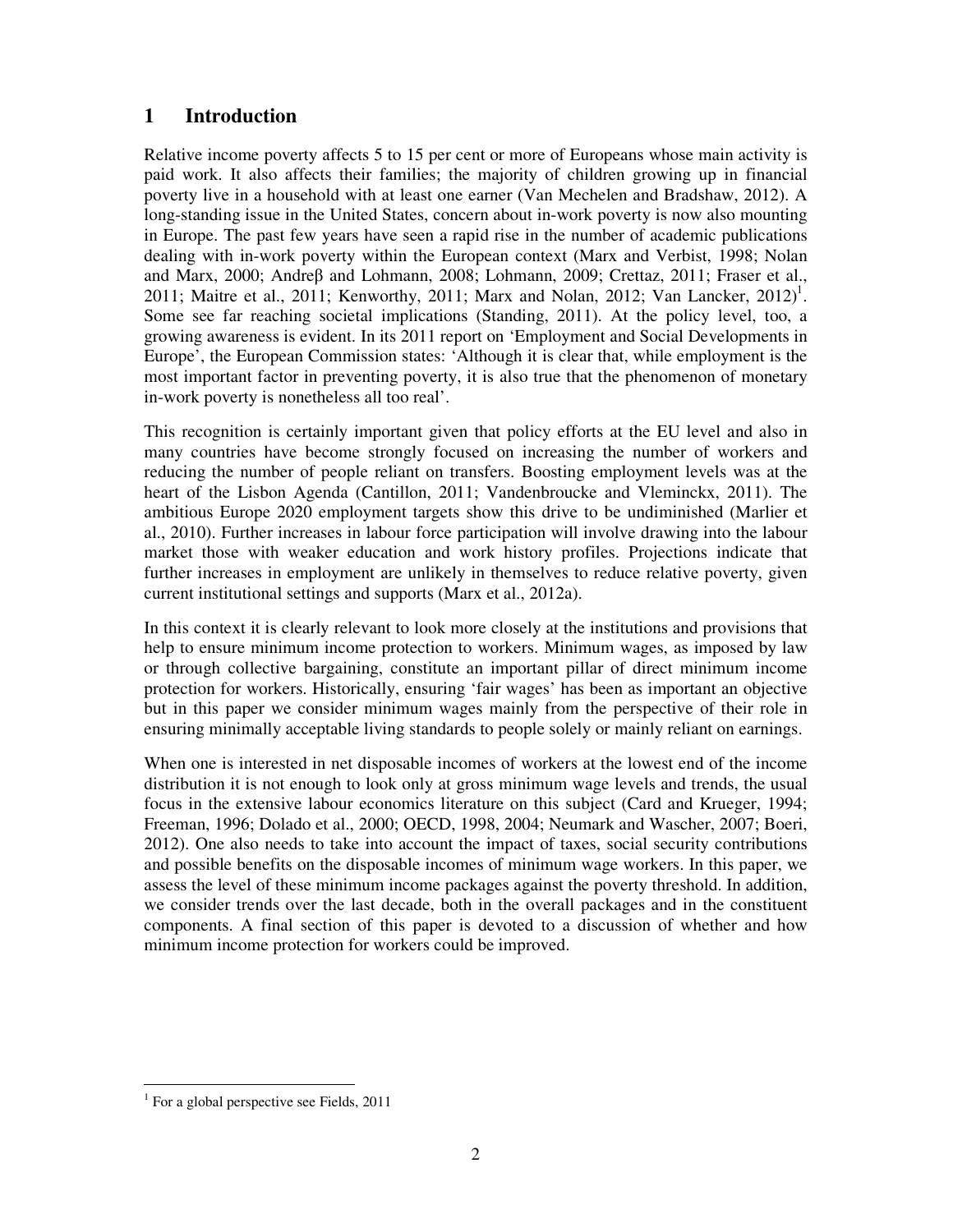# **2 Context: low pay and in-work poverty**

This section briefly covers two key contextual issues. First, is there evidence that earnings and living standards of European workers are under pressure and, second, is there evidence that, as a possible consequence, in-work poverty is (potentially) on the increase?

#### **2.1 Are wages under pressure?**

While higher educated workers appear to be benefiting from economic globalization and technological advances, less skilled workers are seen to be losing out, especially in richer countries, where they are comparatively costly. Research by labour economists shows that this picture of a uniform shift away from low skilled work needs nuance (Autor et al., 2003; Goos et al., 2009). Studies show that there is growth in employment in both the highestskilled (professional and managerial) and lowest-skilled occupations (non-exportable personal services), with declining employment in the middle of the distribution (manufacturing and routine office jobs).

Turning to the supply side, an increased policy emphasis on increasing effective labour market participation has become evident in many European countries, certainly at the level of rhetoric, and gauging by some indicators also in terms of actual policy (Barbier and Ludwig-Mayerhofer, 2004; Kenworthy, 2008; Weishaupt, 2012). Within the broad set of activation strategies deployed, an important number specifically target the long-term unemployed, including social assistance recipients. Some measures specifically aim to stimulate people to accept relatively low-paid/minimum wage level jobs. In the case of Belgium, for example, the main activation measure for social assistance recipients is a public employment scheme offering minimum wage level jobs. There are other countries where similar subsidized or publicly financed jobs exist (OECD, 2007). Employment subsidies and employers' social security contribution reductions also generally aim to stimulate the creation and take-up of relatively low-paid, or at least minimum-wage level, jobs.

The OECD's low pay database, the most widely-cited source of comparative data on the extent of low pay, shows the proportion of low-wage workers in rich countries ranging from around one in twenty in Sweden to around one in four in the United States (OECD, 2006). Although a clear demarcation is often assumed to exist between the Anglo-Saxon countries and the Continental European the evidence does not support this. Nor is it the case that low-paid work has necessarily increased most in the less regulated, more service-intensive economies: it has remained relatively steady (at a high level) in the US, and though increasing in the UK this was proportionally by not much more than for example in the Netherlands (Lucifora and Salverda, 2008). In fact, the OECD database suggests that the largest increases in low pay (for full-time workers) have taken place in countries like Denmark, Germany and Poland.

There is as yet also no systematic research available linking low pay trends with the intensity of activation efforts, in part because actual activation intensity is so difficult to quantify. In the case of the Netherlands, where activation efforts have been fierce, there is evidence of an increase in low-paid work (Salverda et al., 2008). In the German case, drastic labour market and social security reform has coincided with a rise in low-paid work (Bosch and Weinkopf, 2008; Kenworthy, 2011).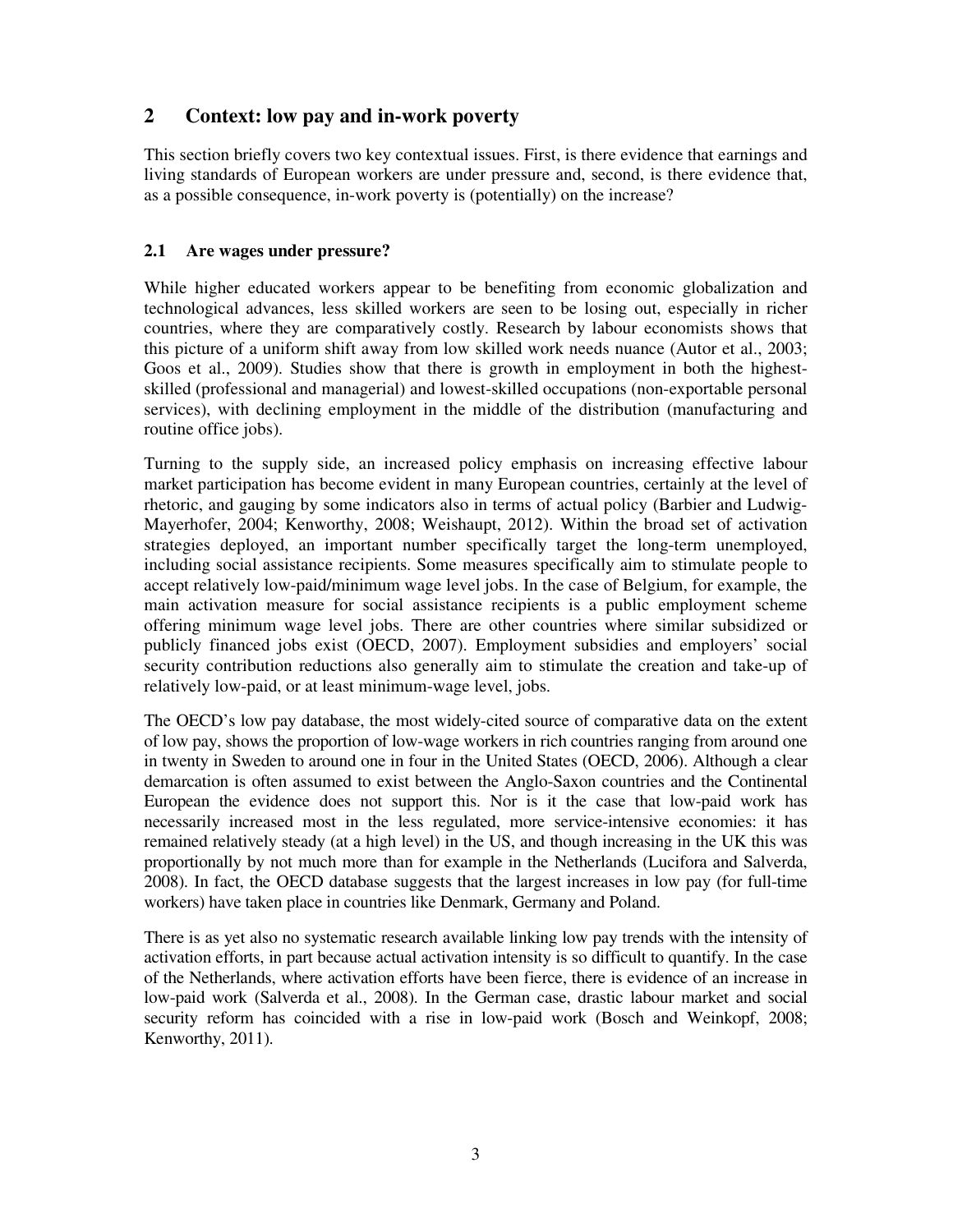#### **2.2 Is in-work poverty on the increase?**

According to Eurostat figures, which are drawn from EU SILC, the extent of in-work poverty in EU member states ranges from a low of four to five per cent to upwards of 15 per cent. The definition used here is one based on individual employment status (in work for most of the year) and household income situation adjusted for household size and composition. Persons "at risk of poverty" live in households with a disposable income below 60 per cent of the median income in their own country.

Eurostat figures also suggest that in the period 2000 to 2009, in-work poverty increased by more than one percentage point in Denmark, Germany, Spain, Romania, Sweden and the UK, but fell in as many countries. Thus there is no evidence of an overall increase over that period. Steady poverty risks for workers in the context of rising employment rates do however imply an increase in the number of working persons in poverty. There is also a significant overlap with child poverty (see Van Mechelen and Bradshaw, 2012).

When thinking about minimum income protection for workers it is essential to understand how low-paid work and in-work poverty interrelate. Various studies have demonstrated that the overlap between low pay and poverty is weak – in the order of five to ten per cent in most industrialized economies (Marx and Nolan, forthcoming 2012). This is because poor households generally do not contain an employee, whether low-paid or not, while most low-paid workers live in households with more than one earner. A crucial influence is thus the extent to which the household relies on the earnings of this low-paid worker. Particularly for low-paid women and young people, their earnings most often constitute a secondary or even tertiary source of income for the household. In some cases, accepting a low-paid job helps to lift household income above the poverty threshold (Gardiner and Millar, 2006). Low-paid workers who are not primary earners are often reasonably high up the household income distribution.

Households that are classified as working poor generally rely on comparatively low earnings, though not necessarily below conventional low pay thresholds. The core of the working poor consists of workers who are sole earners – generally with a low earned income – and have a family to support. Even a job paid well above the minimum wage may not suffice to meet household income needs, depending on the extent of those needs and the other sources of income available to the household.

What matters is the combined labour market position of household members. Having only one earner in the household has become a poverty risk in an era in which the average living standard, and hence the relative poverty threshold, is increasingly determined by the dual earner living standard. This helps to explain why in-work poverty is pervasive across Europe, and why its extent does not simply reflect the size of the low-wage sector. In-work poverty is thus a problem associated with a variety of institutional factors (e.g. labour market regulation, child care support, tax incentives etc.) that influence a household's capacity for acquiring multiple incomes in an era in which multiple household incomes are usually required to attain a decent standard of living (Lohmann and Marx, 2008; Lohmann, 2009; Crettaz, 2011).

## **3 Data and analytical approach**

The next sections will look at minimum income protection levels for workers in Europe and three US States, Nebraska, New Jersey and Texas. It is particularly useful to include the United States in the comparison because in-work poverty is a long-standing policy concern there. The focus is on the adequacy, from a poverty prevention perspective, of net income packages at minimum wages. The analysis is based on model family simulations of net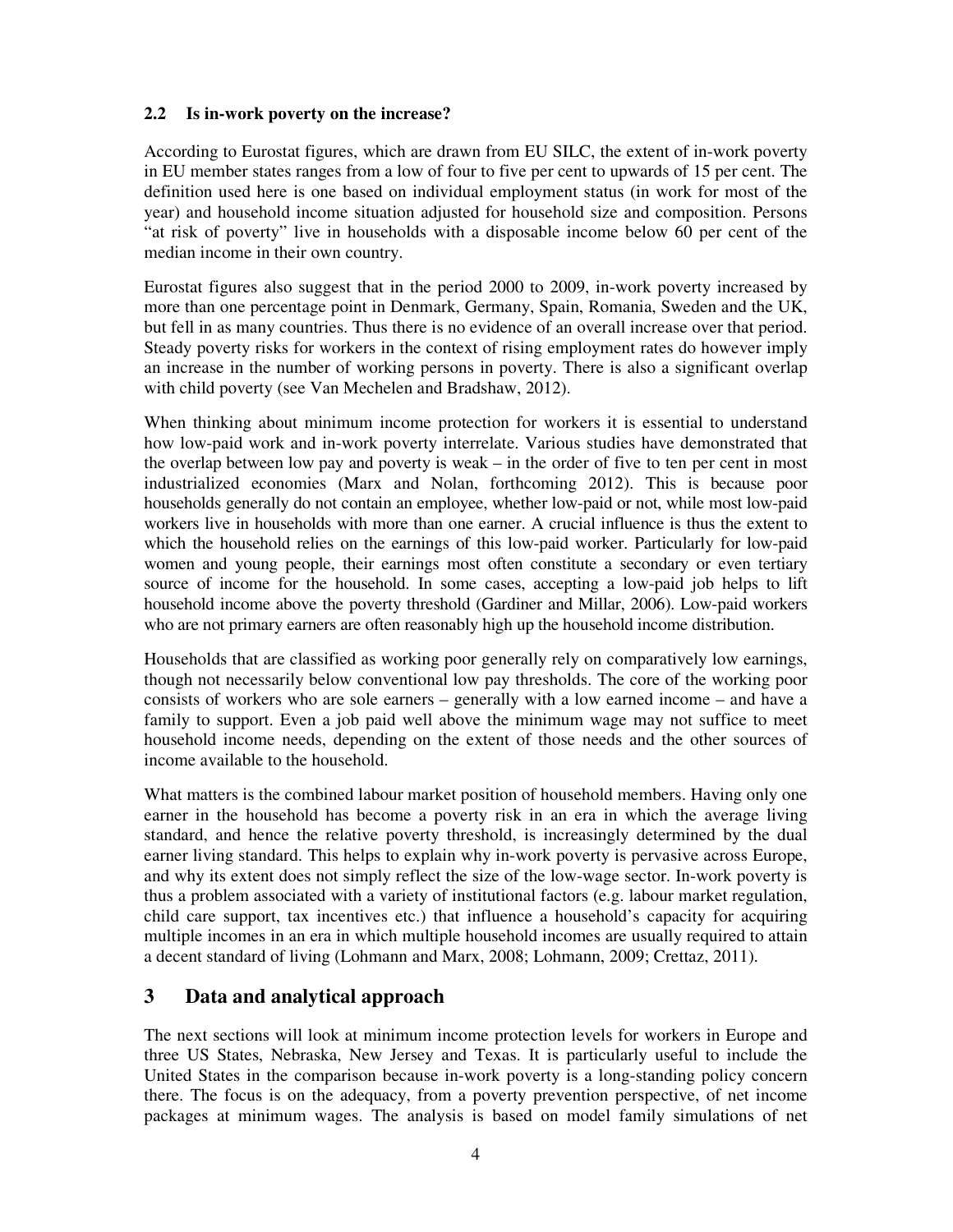disposable incomes of one-earner families with the earner working for the minimum wage, if applicable. These household types are mainly different in terms of their composition: the number of adults living in the household, the number of children and their age. The data draw on the CSB-MIPI dataset (Cantillon et al., 2004; Van Mechelen et al., 2011). Net disposable income consists, following the OECD (2002) definition, of the sum of the principal income component (that is, gross minimum wage) plus child cash benefits and housing allowances, minus income taxes, social security contributions and local taxes. Unlike the OECD, housing allowances are only taken into account insofar they are not discretionary awarded. Where these exist, negative income taxes are taken into account. In some countries, these negative income taxes are conditional upon work or are designed to support families with children, or both. We have tried, to the extent possible, to distinguish between income tax credits that are work related (that are to be found under income taxes) and those that are solely aimed at families with children (that are classified under child cash benefits). Moreover, for net disposable income at the minimum wage, social assistance top-ups turn out to be relevant for a number of countries.

The analysis proceeds by presenting first the different minimum wage schemes applicable in the countries of our sample. We then compare gross minimum wage levels across countries, relative to average wages and living standards. Next, we analyze how net disposable income packages at minimum wage level compare to relative poverty thresholds. Finally, we consider net income trends over the past decade, including trends in the constituent components.

## **4 Minimum wages and institutionally imposed wage floors**

Minimum wages are not just, or for that matter even principally, about minimum income protection. Other considerations matter, not least (perceived) fairness, inequality and the desire to maintain adequate work incentives for those outside the labour market (International Labour Organization, 2008). Here, however, we are interested in whether minimum wage earners succeed in living a life free from severe financial hardship. This concern is also voiced by the EU, when calling for decent wages. Another perceived function of minimum wages is that when subsidies are directed towards low wage earners, that these will not be pocketed by employers or lead to wage erosion (European Commission, 2010; Immervoll, 2007).

The large majority of European countries have a national minimum wage (see Table 1), set by law or through collective bargaining at the national level (Vaughan-Whitehead, 2010; Boeri 2012). The early 1990s saw the introduction of minimum wages in the formerly Communist countries that are now part of the European Union. The United Kingdom introduced a national minimum wage in 1999 and Ireland one year later. Recent developments in Austria definitely point towards an introduction of a national minimum wage, since an agreement between the trade unions and the employers became applicable as of January 2009, establishing a minimum wage covering almost the entire private sector.<sup>2</sup> In Germany, the minimum wage is again at the centre of the political debate.

In 2010, twenty Member States of the European Union had a national minimum wage, set by government, often in cooperation with or on the advice of the social partners, or by the social partners themselves in a national agreement. The federal minimum wage in the United States is determined by the federal government. The states can set higher minimum wages. Of the

 $\ddot{\phantom{a}}$ 

 $2^{2}$  The resulting drop in private sector employees earning less than the agreed wage level of 1000 euro per month was considerable, from at least 20000 employees to a few hundred (European Commission, 2010).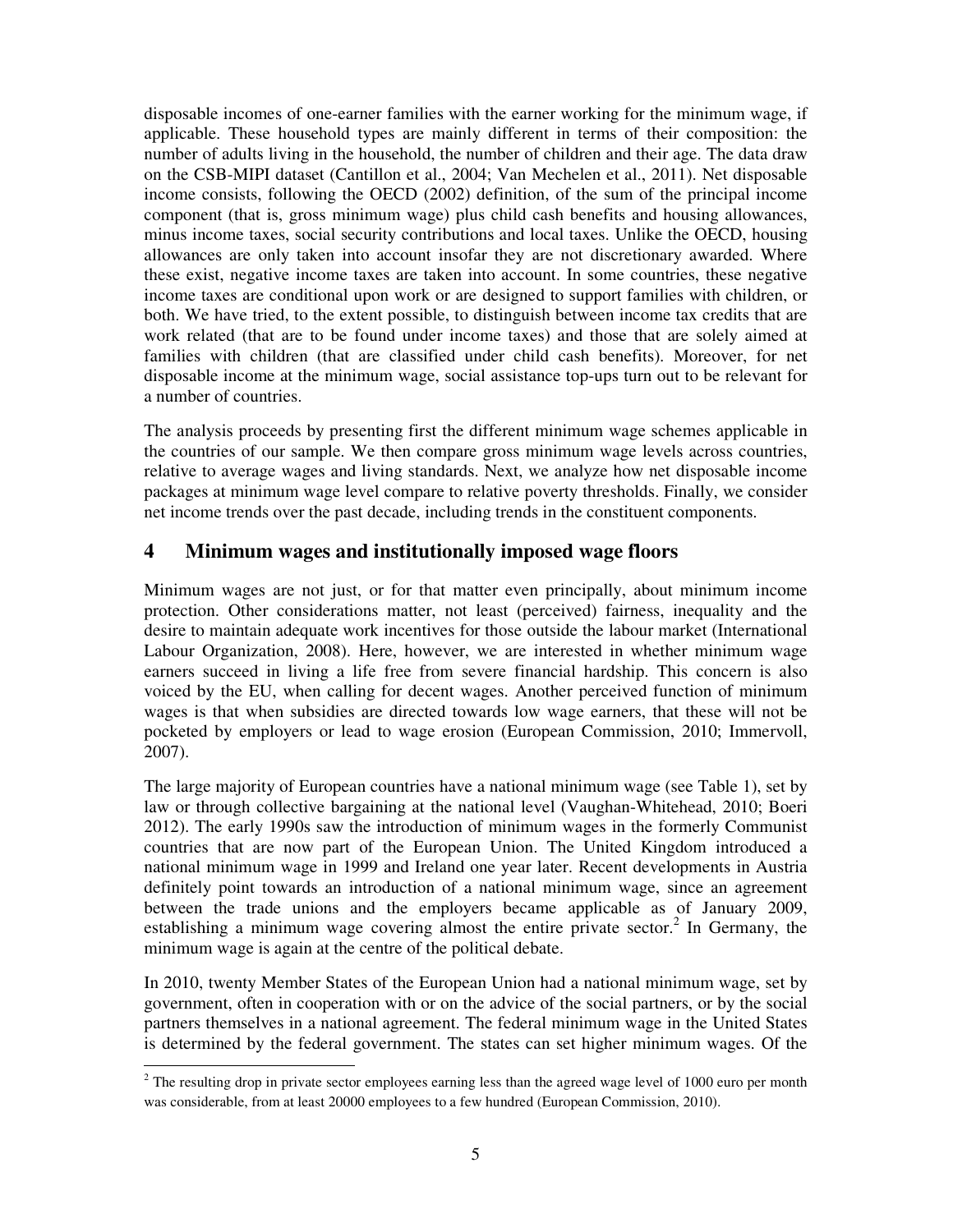three states in our sample (Nebraska, New Jersey and Texas) only New Jersey exercised this right for a limited period (2005-2008) during the past decade. Table 1 presents an overview of the minimum wages assessed in this paper, and the estimated share of the labour force working at this minimum wage. The methodology behind these estimates differs considerably between the countries included; known caveats of the estimates are mentioned in the footnotes under the table.

Notwithstanding these reservations, it seems that the prevalence of minimum wage workers varies greatly between the countries in our sample, though no clear patterns are apparent. In some countries the primary purpose of the "headline" minimum wage is to act as a benchmark: it marks the floor of the wage hierarchy. "Real" minimum wages (i.e. pay scales for the youngest, least qualified and least experienced workers as stipulated in collective agreements) are sometimes considerably higher than the nationwide minimum wage as sectoral negotiations may overbid the national minimum wage. In other countries, like Greece or France, it appears that more workers work effectively for the minimum wage

There are few countries without a minimum wage. In Germany, Cyprus, Denmark, Finland, Italy, Norway and Sweden, workers are at most covered by sectorally applicable minimum wages. Although the proportion of covered employees can be quite large, considerable differences in minimum wages between various sectors or regions may exist (for instance, see database on sectoral minimum wages in Germany of the Wirtschafts- und Sozialwissenschaftliche Institut (2011)) (Immervoll, 2007). Therefore, we tried to gather information on a sectoral minimum wage in one of the countries' low wage sectors. For Italy, the national respondent provided us with information on the minimum wage agreed between the social partners for a blue collar worker with the lowest qualification level in the low-paid leather and fur sector.<sup>3</sup> Unfortunately, it was not possible to consistently gather information on low minimum wages for the other countries lacking a national minimum wage. We include Austria in our assessment for 2009, since the newly agreed minimum wage approaches a quasi-statutory minimum wage.

In the remainder of this paper we focus on minimum wages in all countries mentioned in Table 1, except for Malta and Cyprus, due to a lack of data, the Scandinavian countries (NO, SE, FI, DK) and Germany, due to a lack of data with respect to an alternative for an official minimum wage.

<sup>&</sup>lt;sup>3</sup> Although we consider this approach to be the most valid when trying to compare the wage floor in the various European countries, some reservations apply. For one thing, we cannot be sure that this will indeed be the lowest minimum wage applicable in Italy. However, large differences are unlikely. More serious is the fact that when collective bargaining coverage declines, unregulated parts of the labour market may become more common (ILO, 2008).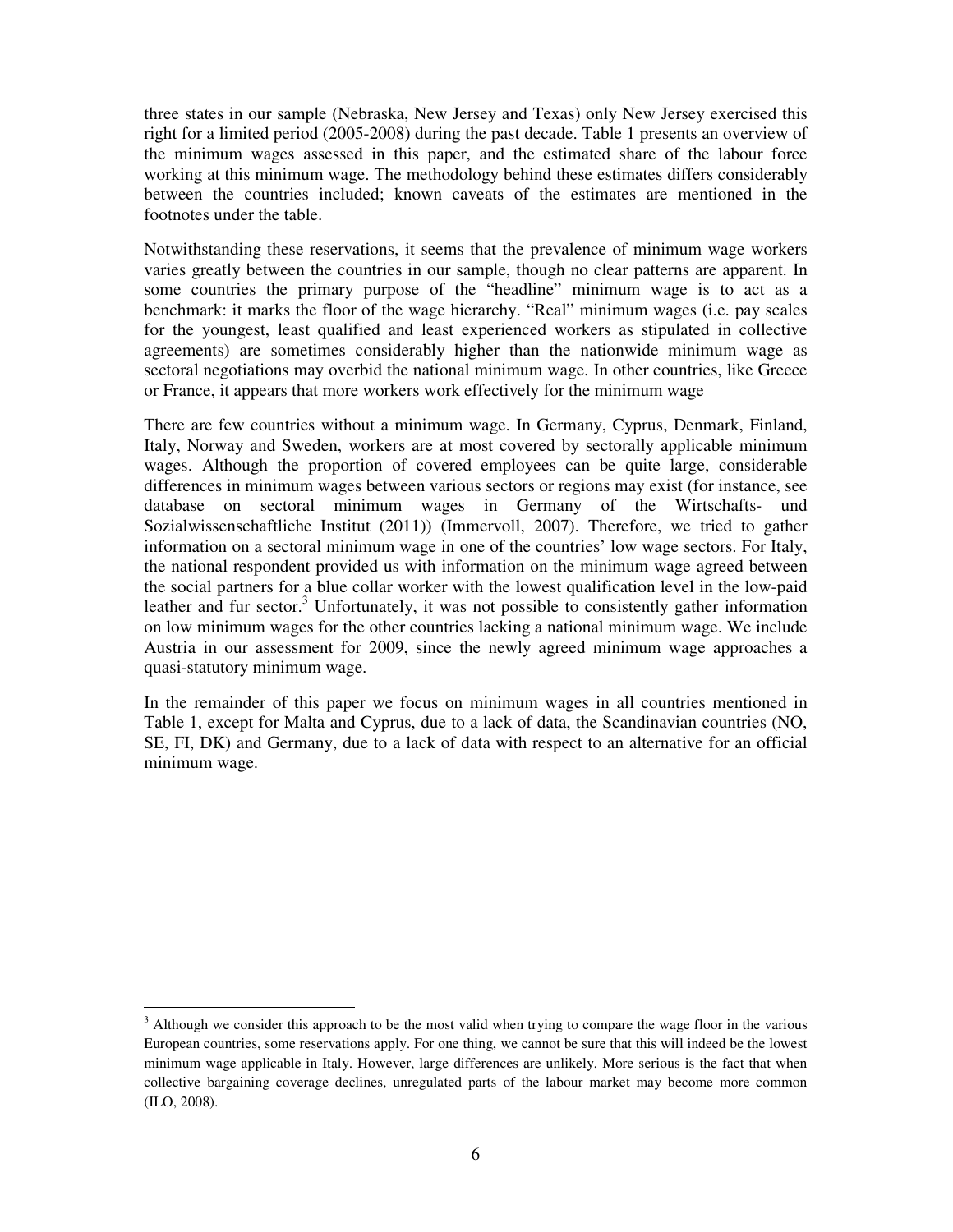| Country   | Minimum wage                                                                      | % of working<br>population<br><i>(employees)</i>                                       | Minimum wage setting (ICTWSS database of Visser, 2011)                        |
|-----------|-----------------------------------------------------------------------------------|----------------------------------------------------------------------------------------|-------------------------------------------------------------------------------|
| AT        | Mindestlohn                                                                       | n/a                                                                                    | National agreement between unions and employers                               |
| BE        | Gewaarborgd Minimum<br>Maandinkomen                                               | $3,65\%$ <sup>a</sup>                                                                  | by agreement, but extended and made binding by law or<br>ministerial decree   |
| BG        | минимална работна заплата                                                         | n/a                                                                                    | by government after non-binding tripartite consultations                      |
| <b>CY</b> | None                                                                              |                                                                                        | by government, bound by fixed rule                                            |
| CZ.       | (in some sectors only)<br>Minimální mzda                                          | 2.5%                                                                                   | by government, no fixed rule                                                  |
|           |                                                                                   |                                                                                        | (sectoral) collective agreements or tripartite wage boards in                 |
| DK        | None.                                                                             |                                                                                        | some sectors                                                                  |
| EE.       | Riiklik alampalk                                                                  | 4.6% of full-time<br>employees <sup>b</sup>                                            | by agreement, but extended and made binding by law or<br>ministerial decree   |
| ES        | Salario Mínimo Interprofesional                                                   | $2.6\%$                                                                                | by government after non-binding tripartite consultations                      |
| FI        | None.                                                                             |                                                                                        | sectoral collective agreements of tripartite wage boards in<br>some sectors   |
| <b>FR</b> | Salaire minimum interprofessionnel<br>de croissance                               | $10.6\%$ <sup>d</sup>                                                                  | by government, without fixed rule                                             |
| GR.       | Quasi statutory minimum wage,<br>name: n.a.                                       | $20.4\%$ <sup>e</sup>                                                                  | by government, bound by fixed rule                                            |
| HU        | Teljes munkaidõben foglalkoztatottak<br>minimálbére                               | $2.7 - 2.8\%$ <sup>f</sup>                                                             | through tripartite negotiations                                               |
| IE.       | National Minimum Wage                                                             | n/a                                                                                    | by judges or experts committee                                                |
|           | None                                                                              |                                                                                        | sectoral collective agreements or tripartite wage boards in                   |
| IT        | $\rightarrow$ here: minimum wage applicable in<br>low-paid leather and fur sector |                                                                                        | some sectors                                                                  |
| LT        | Minimali mënesinë alga                                                            | 6.98% <sup>h</sup>                                                                     | by government after non-binding tripartite consultations                      |
| LU        | Salaire Social Minimum <sup>8</sup>                                               | $11.2\%$ <sup>i</sup>                                                                  | by government, bound by fixed rule                                            |
| LV        | Minimālā mēneša darba alga                                                        | $18\%$                                                                                 | by government, without fixed rule                                             |
| МT        | Statutory minimum wage, name: n.a.                                                | n.a.                                                                                   | by government, bound by fixed rule                                            |
| NL        | Wettelijk minimumloon                                                             | $1.6\%$                                                                                | by government, bound by fixed rule                                            |
| NO.       | None.                                                                             |                                                                                        | (sectoral) collective agreements or tripartite wage boards in<br>some sectors |
| PL        | Placa minimalna                                                                   | $2 \%$ <sup>1</sup>                                                                    | by government after non-binding tripartite consultations                      |
| PT        | Retribuição Mínima Mensal Garantida<br>(RMMG)                                     | 8,7% of full-time<br>emploves <sup>m</sup>                                             | by government, without fixed rule                                             |
| RO.       | Salariul minim pe economie                                                        | n/a                                                                                    | by government after non-binding tripartite consultations                      |
| <b>SE</b> | None.                                                                             |                                                                                        | (sectoral) collective agreements or tripartite wage boards in<br>some sectors |
| SI        | minimalna plaèa                                                                   | $2.8\%$ <sup>n</sup>                                                                   | by government, bound by fixed rule                                            |
| SK        | minimálna mzda                                                                    | n/a                                                                                    | by government, without fixed rule                                             |
| UK        | National minimum wage                                                             | $4.3\%$ <sup>o</sup>                                                                   | by judges or experts committee                                                |
| US        | Minimum wage                                                                      | 4.9% overall; 8.5<br>$%$ for Texas; 5.8<br>for New Jersey<br>and Nebraska <sup>P</sup> | by government, without fixed rule                                             |

#### Table 1. Overview of minimum wage schemes in EU 27, plus Norway and three US states

Note: Figures are not fully comparable. <sup>a</sup> EU-SILC 2004 estimate; <sup>b</sup> 2006: % of full-time employees that receives wages less than or equal to minimum wage (interval EEK 2500-3000, minimum wage in 2006: 3000 EEK); <sup>c</sup> No official data; <sup>d</sup> Data based on DARES, a survey excluding employees in agriculture, in public administrations, in interim enterprises, in associations working in the sector of social action and in family employment; <sup>e</sup>Rough estimate based on LFS 2007 (% of working population earning between  $\epsilon$ 500 and  $\epsilon$ 750, minimum wage in 2007: €658); <sup>f</sup>2008; <sup>g</sup> Percentage refers to all employees working for a wage around a minimum wage (both qualified and non-qualified workers). The percentage for non-qualified workers is 6.2%; <sup>h</sup> 2007; <sup>i</sup> March 2008, statistics based on the number of persons paid around the minimum wage. Statistics refer to private sector only, resident workers and cross-border workers; <sup>j</sup> Second quarter of 2009. Minimum (and below) wage earners; <sup>k</sup>2006; <sup>1</sup> 2007, percentage based on official data of Ministry of Labour and Social Policy, contested by trade unions; <sup>m</sup> October 2009;  $n$  February 2009;  $\degree$  April 2008 (earning minimum wage or less);  $p$  2009 annual averages.

Source: CSB-MIPI (Van Mechelen et al., 2011, p. 10); (Visser, 2011).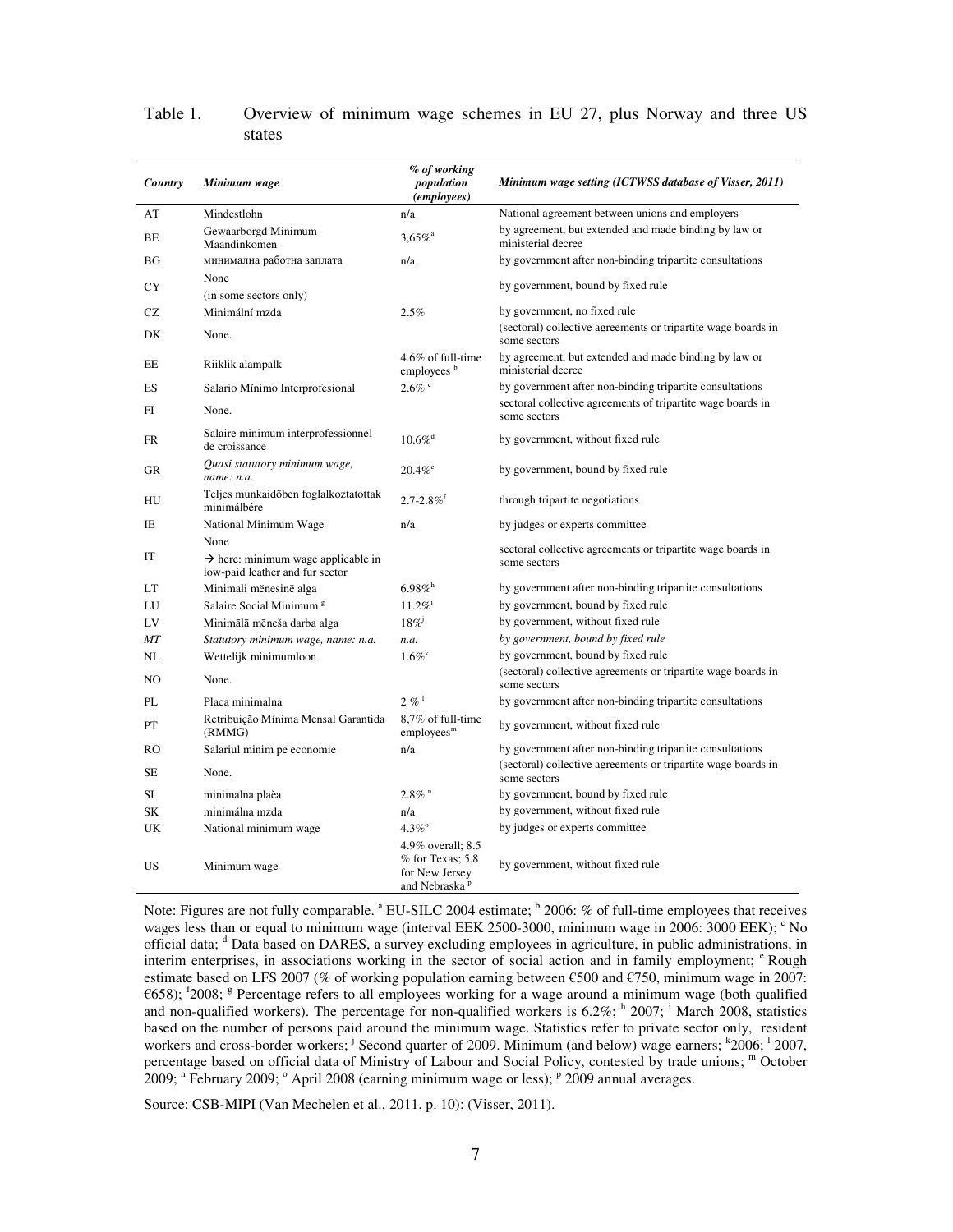Minimum wage levels differ considerably across the set of countries we consider. Figure 1 presents the minimum wage level applicable for a 35-year old worker, as do all figures and tables in this paper. $4$  For some countries this means that we present a somewhat higher minimum wage than the one commonly used, and this is due to experience-related upgrades. As can be seen from Figure 1, minimum wage levels range in 2009 from around 30 per cent of gross male average wage in the Czech Republic, Estonia and the United Kingdom to a maximum of over 45 per cent in Belgium and Greece. In PPS the range is understandably even wider, with minimum wages in the more generous countries exceeding those in the least generous countries by a factor of six. Note that the newest EU member states generally have national minimum wages that are among the least generous when considering purchasing power standards. Relative to average wages, however, minimum wages there are not particularly low. Likewise, Portugal and Greece have minimum wages in the middle of the distribution in terms of PPS, but relative to average male wages these countries have among the most generous minimum wages.



Figure 1. Gross monthly minimum wage levels in 2009, PPS, euro and relative to average wages.

Note: Gross average wages for a 35-year old male worker. Gross minimum wages for a 35-year old worker. For some countries (BG, EL) this differs with commonly presented minimum wage levels, due to experience premiums. No gross male average wage available for LU and the US states.

Source: CSB-MIPI (Van Mechelen et al., 2011)

 $\ddot{\phantom{a}}$ 

#### **5 Net incomes at minimum wage level relative to the poverty threshold**

We now turn to the main focus of attention, the level of *net* disposable incomes at minimum wage relative to the poverty threshold.

Figures 2 and 3 present the net disposable income of a single person household and a family with two children, with the earner working at the minimum wage. For a single person household, net disposable income suffices in about half the countries of our sample to avoid

 $4$  Likewise, gross average wages refer to the average wage for a 35-year old male worker.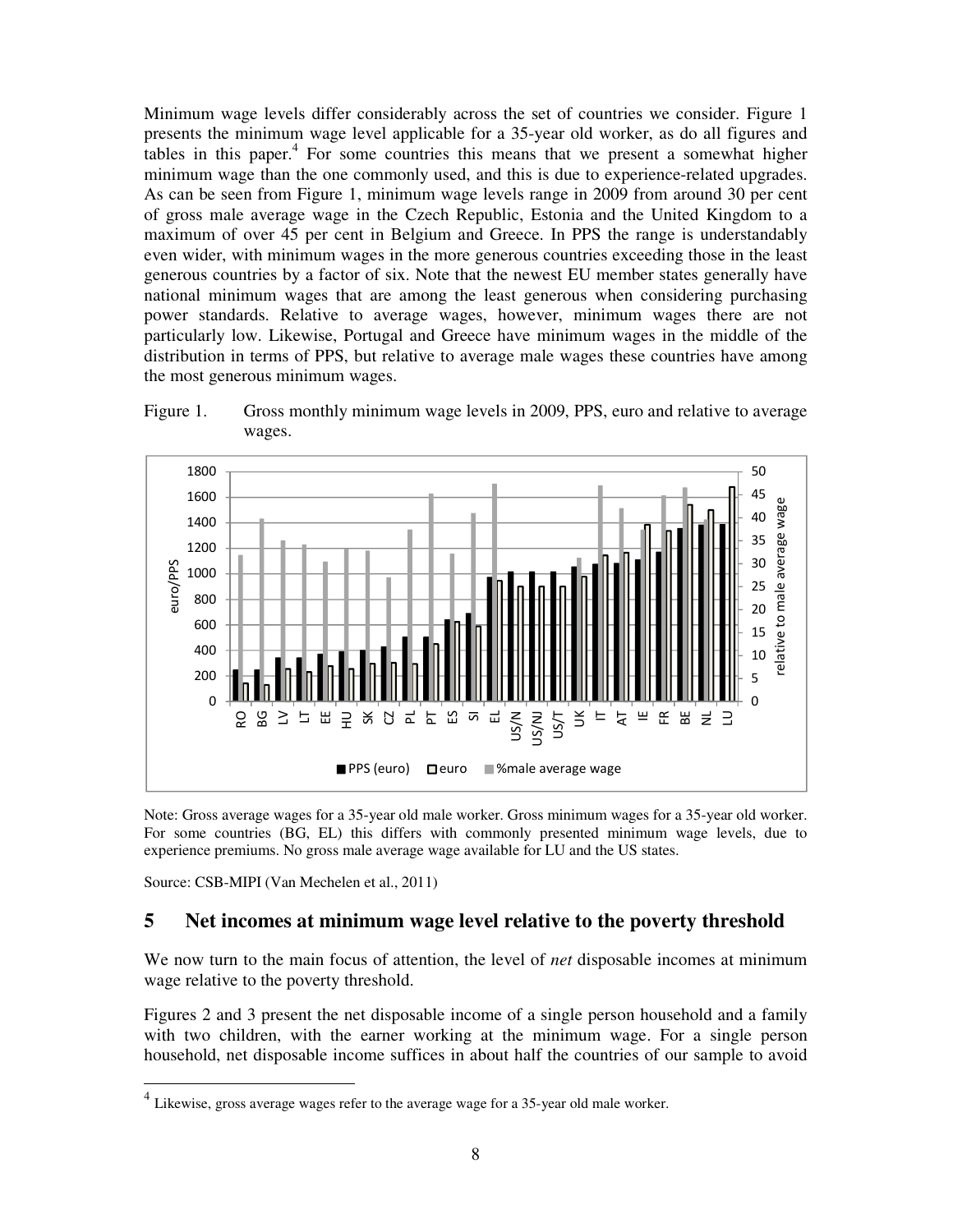the risk of being poor. Note, however, that gross minimum wages are above or very near to the national at-risk-of-poverty threshold in all but a few countries<sup>5</sup>. It is taxes and social security contributions which cause net disposable income at the minimum wage to be below the poverty threshold in a significant number of countries. Some countries, for instance the Czech Republic, Spain and the Slovak Republic, levy no income taxes on the income of minimum wage earners. The UK awards an income tax credit, but the impact of this measure is dampened by high local taxes. Other countries awarding income tax credits to minimum wage earners are Austria and France. In two countries, the Netherlands and Belgium, income taxes for single persons earning a minimum wage remain substantial. However, social security contributions are limited in these cases.





Note: HA: housing allowance, NDI: net disposable income, SS: social security; taxes: sum of income tax and local taxes. AT and IT: no genuine statutory MW. For a discussion, see section 4.

Source: CSB-MIPI (Van Mechelen et al., 2011); Poverty thresholds retrieved from Eurostat (2011), U.S. Bureau of the Census and Bureau of Labour Statistics (2011)

 $\overline{a}$ 

<sup>&</sup>lt;sup>5</sup> The at-risk-of-poverty threshold used throughout this paper is the official EU monetary at-risk-of-poverty threshold, defined as 60% of median equivalent household income in each country (after taxes and transfers, modified OECD equivalence scale). This *relative* poverty threshold differs substantially from the official US poverty threshold, which entails a more absolute approach. Official US poverty thresholds are based on a calculation of the costs of the food budget, multiplied by a certain factor to account for non-food expenses. The official US poverty thresholds, that vary by household size, were established in the 1960s and have since then been regularly adjusted to inflation. Given large differences both in the underlying concept of poverty as in the methodology, the 60% at-risk-of-poverty threshold for the US is considerable higher than the official US poverty threshold (for a single person: \$17 035 as compared to \$11 161 dollar in 2009). It should however be noted that the official US poverty threshold is compared to before tax income, excluding near cash benefits such as food stamps, whereas the EU at-risk-of-poverty threshold takes account of net income, after taxes and transfers. The poverty thresholds therefore cannot be simply compared. For more information on the impact of the different poverty definitions and income concepts on poverty rates, see Notten and de Neubourg (2011).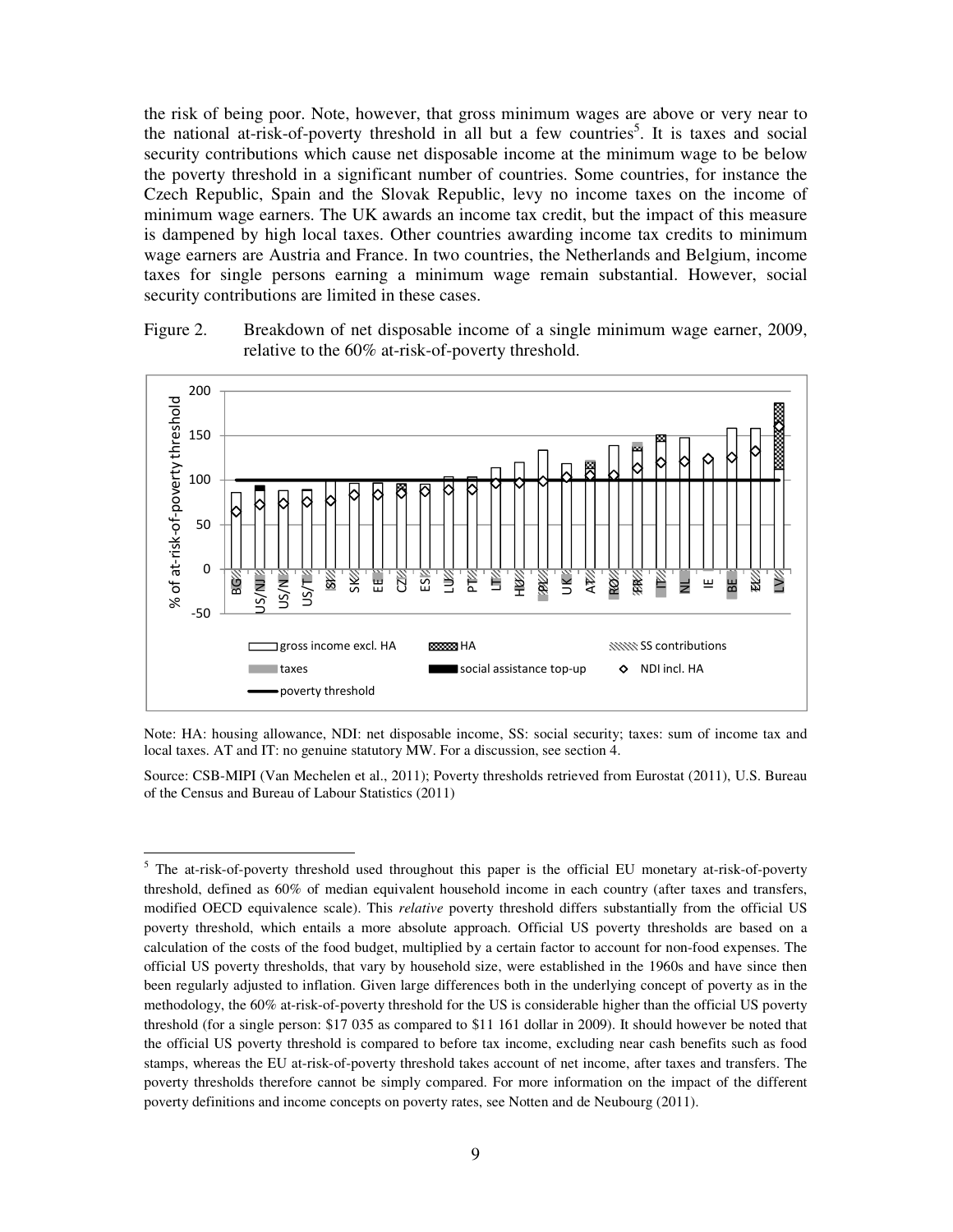Single minimum wage earners rarely receive additional allowances. Only Latvia, Italy, France, Austria and the Czech Republic award housing allowances to single minimum wage earners. There is no European country providing social assistance top-ups to single minimum wage earners. Compared to social assistance recipients, single minimum wage earners are relatively well off, even when not reaching the at-risk-of-poverty threshold (see Van Mechelen and Marchal, 2012). Two of the three US states in our sample, New Jersey and Texas, do provide a small top-up, under the Supplemental Nutritional Assistance Program (SNAP, commonly referred to as food stamps). This program provides a debit card to eligible households which can be used to purchase specific goods in participating food retailers. However, take-up rate of this top-up is rather low among the working poor (United States Department of agriculture, food and nutrition services, 2010). In Figures 2, 3 and 4, the money value of this debit card is included.





Note: For comparability reasons heating allowance is excluded from the simulations (BG and HU). The social assistance top-up in Poland is not always awarded. HA: housing allowance, NDI: net disposable income, SS: social security; taxes: sum of income tax and local taxes. AT and IT: no genuine statutory MW. For a discussion, see section 4.

Source: CSB-MIPI (Van Mechelen et al., 2011); Poverty thresholds retrieved from Eurostat (2011), U.S. Bureau of the Census and Bureau of Labour Statistics (2011).

The situation is different when there are dependents, especially children, present in the household. Figure 3 shows the net disposable income and its components relative to the 60 per cent at-risk-of-poverty threshold for a sole breadwinner couple with two children. Strikingly, a family in this situation does not escape poverty in any country. In fact, the gap between their income and the poverty threshold is quite substantial in most countries, indicating that even a wage substantially above the minimum wage would not suffice. Yet in many countries child cash benefits are quite substantial, most notably in the UK. Likewise, families with children often receive income top-ups, such as the family income supplement in Ireland, regular social assistance top-ups in Lithuania, Luxembourg and the Czech Republic and SNAP benefits in the US states. Also, families in the situation simulated here can apply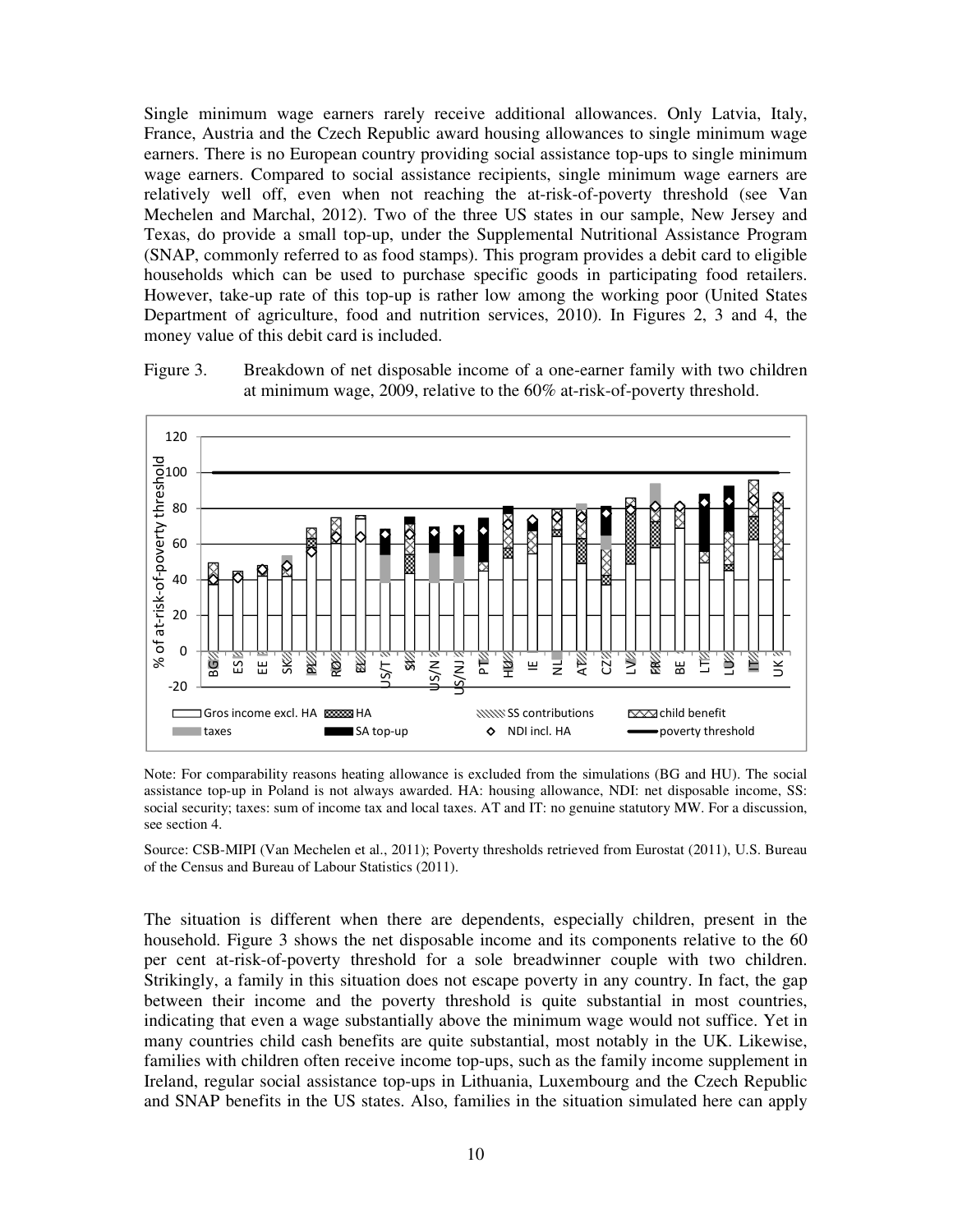for housing allowances in a considerable number of countries. Moreover, following the design of most tax systems, wherein generally tax allowances are granted for dependent household members, income taxes very nearly disappear in most countries, or become positive tax credits (Slovak Republic, Austria, Czech Republic, France, UK, US).

Figure 4 shows the income package of a lone parent with two children. In most countries, this family type does somewhat better than a couple with two children. In a small number of countries, a lone parent raising two children and working full time for the minimum wage has an income package just above or around the poverty threshold. This is mainly because lone parents receive the same (or almost the same) supportive measures as a couple with two children, while having the advantage of having one adult mouth less to feed. The effect, in other words, stems from the way the equivalence scale is calculated and not from more generous support. The few countries that provide additional measures towards lone parent families mainly do so by increased child benefits (like Belgium and Estonia) or by a more favorable tax treatment (as in the Netherlands). Note that the model family type calculation presented here assumes full time work. It goes without saying that many lone parents do not find it easy to combine a full time job with raising children. Minimum wage workers in particular are often employed in service sector jobs with non-standard work times, including weekend and night work. They face particular difficulties finding appropriate child care and actually working full time.





Note: For comparability reasons heating allowance is excluded from the simulations (BG and HU). HA: housing allowance, NDI: net disposable income, SS: social security; taxes: sum of income tax and local taxes. No comparable poverty threshold available for the US. AT and IT: no genuine statutory MW. For a discussion, see section 4.

Source: CSB-MIPI (Van Mechelen et al., 2011); Poverty thresholds retrieved from Eurostat (2011), U.S. Bureau of the Census and Bureau of Labour Statistics (2011).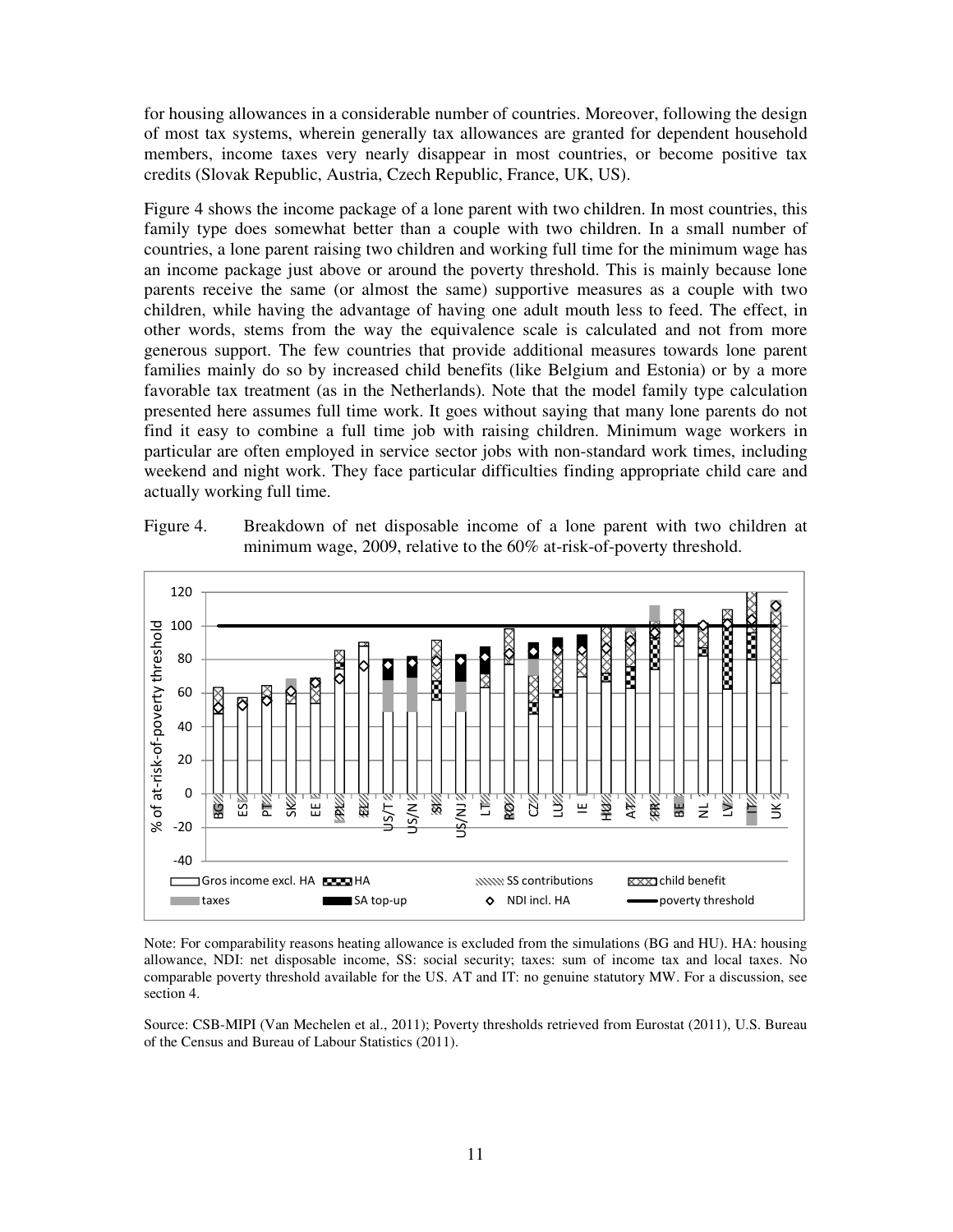#### **6 Trends over the past decade**

Let us now turn to trends over the past decade, the period 2001-2009 to be more precise. Figure 5 shows trends in gross minimum wages and net income packages at minimum wages relative to median equivalent income and thus to relative poverty thresholds. Clearly, the scale of variation in trends is considerable, across countries but also across family types within countries. Note also that this picture is to some extent influenced - if not distorted - by the economic crisis which caused median household income to drop significantly in a number of countries. Had we presented the trend up until 2008, the overall picture would have been one of general decline.

Interestingly, in most countries net incomes at minimum wage increased more strongly, or declined less sharply than gross minimum wages, be it again with significant variation by family type. In Lithuania, for example, the level of the gross minimum wage declined relative to the poverty threshold yet net incomes for minimum wage earners improved, especially for those with dependent children. In France, to take another example, the gross minimum wage fell vis-à-vis the poverty threshold but this did not translate into a proportional drop in net incomes for minimum wage workers. Such divergent trends point to changes in the components that make up net disposable income. Thus we turn our attention to what happened with the various components.





Note: NL not included due to break in series. No minimum wage in Austria in 2001. Housing allowances included if comparable over time. Countries are sorted by evolution of gross minimum wage over period. Ndi: net disposable income. C2C: couple with two children. LP2C: lone parent with two children.

Source: CSB-MIPI (Van Mechelen et al., 2011); Poverty thresholds retrieved from Eurostat (2011), U.S. Bureau of the Census and Bureau of Labour Statistics (2011)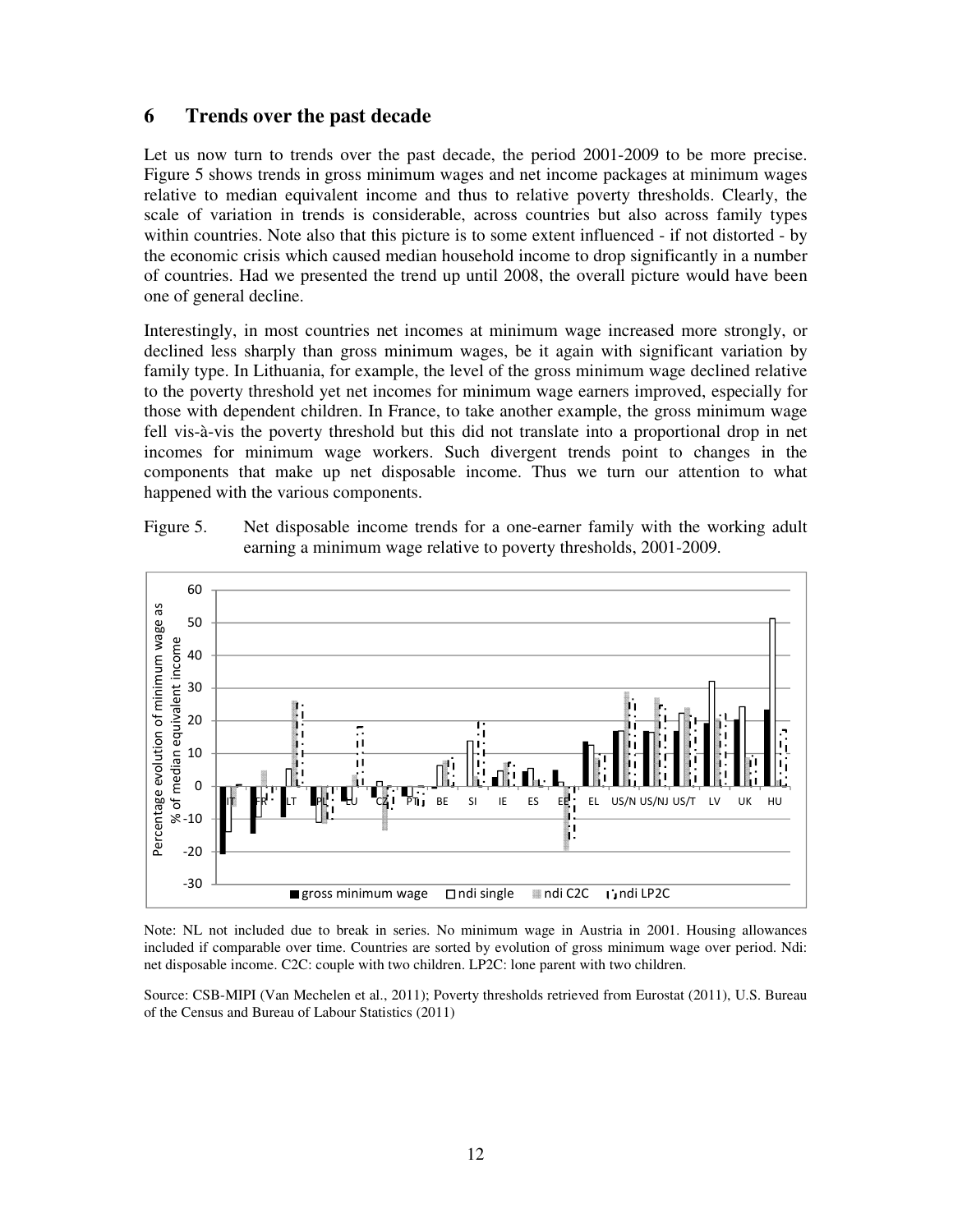#### **6.1 Gross minimum wages**

In real terms, minimum wages increased in most EU countries in the period 2001-2009, especially in the EU12 countries. However, these real increases translate into a far more diverse picture relative to average earnings. From Figure 6, in which countries are ranked by their initial level in 2001, it can be seen that by and large the strongest increases occurred in the countries where the initial levels in 2001 were lowest. In the countries where they were highest in 2001, minimum wages generally declined relative to average wages. The figure also shows trends relative to relative poverty thresholds. Clearly the picture is more mixed. It is again important to stress that the overall picture would have been of declines had we compared 2001-2008, that is, before the crisis caused a drop in median equivalent incomes. It is also important to stress that this figure may suggest a continuity in trend that is not really there in fact. For example, in the United States, the minimum wage eroded, both in real terms as well as relative to gross average wages for the largest part of the decade before gross minimum wage levels were finally substantially raised again.





Note: NL not included due to break in series. No minimum wage in Austria in 2001. Housing allowances included if comparable over time.

Source: CSB-MIPI (Van Mechelen et al., 2011); Poverty thresholds retrieved from Eurostat (2011), U.S. Bureau of the Census and Bureau of Labour Statistics (2011).

#### **6.2 Income taxes**

We have seen that in most countries net incomes at minimum wage increased more strongly, or declined less sharply, than gross minimum wage levels, suggesting changes in the components that affect net disposable income. We first look at the impact of income taxation policy changes. The overall picture, presented in Figure 7, is one of declining taxation levels, where and for whom there was still room for such declines. That was generally only the case for single person households; single breadwinner households with dependent children already paid close to zero taxes in our base year, 2001. An exception is Belgium, where income taxes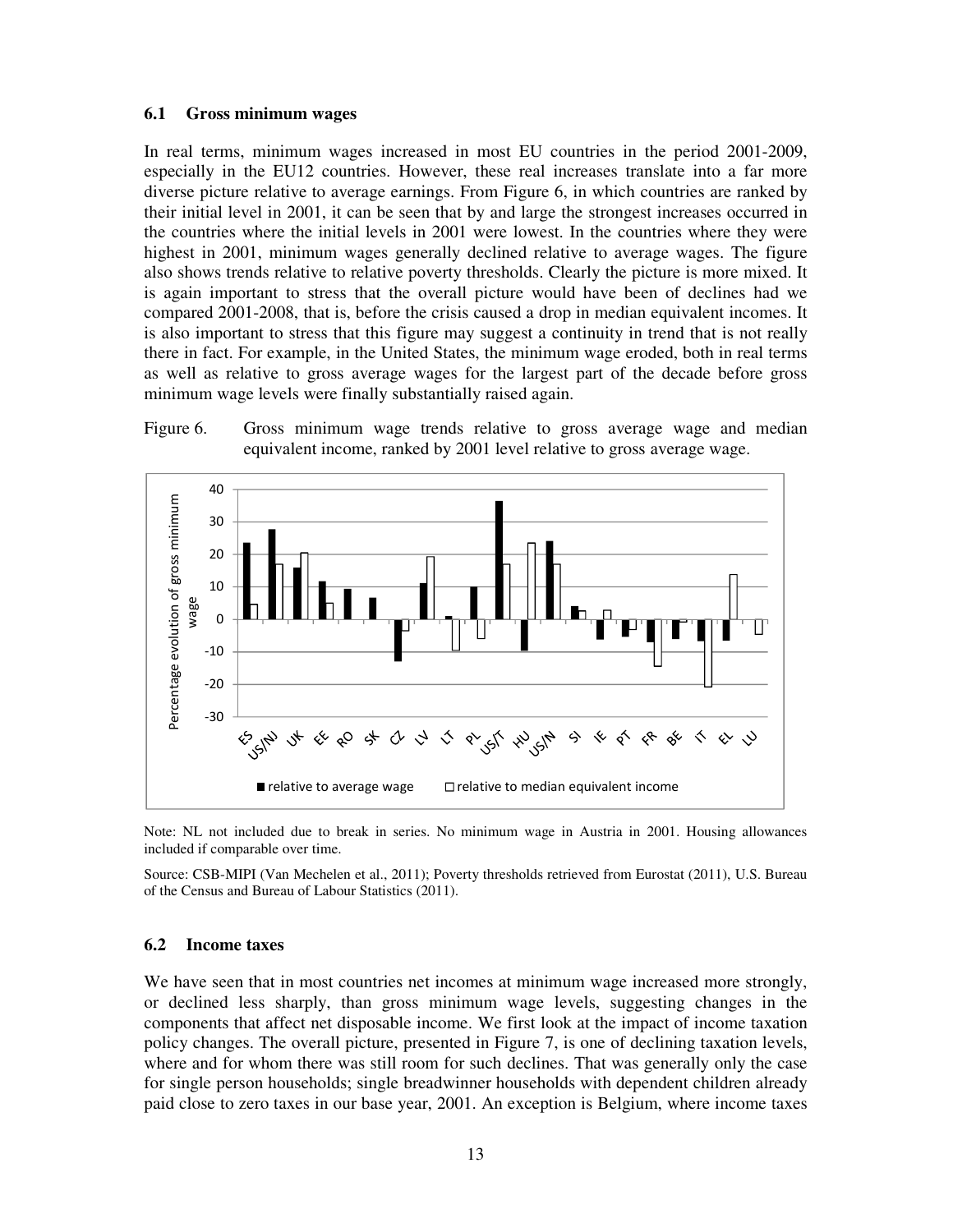remained significant for single minimum wage earners. In a limited number of countries we see an effective shift towards negative taxation, i.e. towards single persons receiving income supplements through the tax system. Poland and Romania increased the income tax for a single person minimum wage earner, although only by a small amount and from a very low level.

Turning to couples and lone parents with two children, the first thing to note is that income taxes were in general already minimal or non-existent in 2001. A few observations stand out. The Czech Republic introduced a comparatively generous tax credit for families with children as part of its 2008 flat tax reform, but this measure did not suffice to keep net disposable income in line with the standard of living (see Figure 5). Lithuania, the only country with a relatively high income tax in 2001, has drastically cut back this tax. The personal income tax rate was substantially reduced (from 33 to 15 per cent) and the amount of the non-taxable income base was increased for low income families. In the Slovak Republic, the 2004 tax and welfare reform changed the existing child tax allowances into refundable tax credits. In France, the maximum value of the refundable Prime pour l'emploi (PPE, a working tax credit) was substantially raised between 2005 and 2008. From 2009 on, low-wage earners benefit from the newly introduced social assistance benefit (rSa) that supports the working poor with a considerable top-up. Since the calculation of the PPE and the rSa interact, the net effect of both measures is included in Figure 7.<sup>6</sup> For the UK, a reform of the working families' tax credit into the working tax credit and the child tax credit in April 2003 apparently had divergent consequences for different family types, with generosity declines for the two households types with dependent children presented here.<sup>7</sup> Currently, the UK government is preparing a far-reaching reform of the benefit structure, including the tax credits, into a 'universal credit'. Striking also is the substantial impact, relatively speaking, of the Earned Income Tax Credit in the United States. This federal tax credit is the country's pre-eminent anti-poverty program for families of active working age. Although the EITC was expanded for families with three children or more in reaction to the crisis, the substantial increase in refundable tax credits observed for families with children in Figure 7 is due to two other crisis measures. The 2009 American Recovery and Reinvestment Act temporarily introduced the Making Work Pay tax credit, and issued a temporary expansion of the refundable Additional Child tax credit. $8$  The latter in particular had a substantial impact on the net disposable income of minimum wage earners with children.

 $\overline{a}$ 

<sup>&</sup>lt;sup>6</sup> The PPE still exists, but is only partly cumulative with rSa. The activity-related part of the social assistance benefit is therefore taken into account when calculating the working tax credit.

 $7$  The reform also caused non-working families with children to receive the child tax credit

<sup>&</sup>lt;sup>8</sup> The Making Work Pay Tax credit supported workers in 2009 and 2010. The refundable part of the Child Tax Credit is scheduled to return to its former levels after 2012.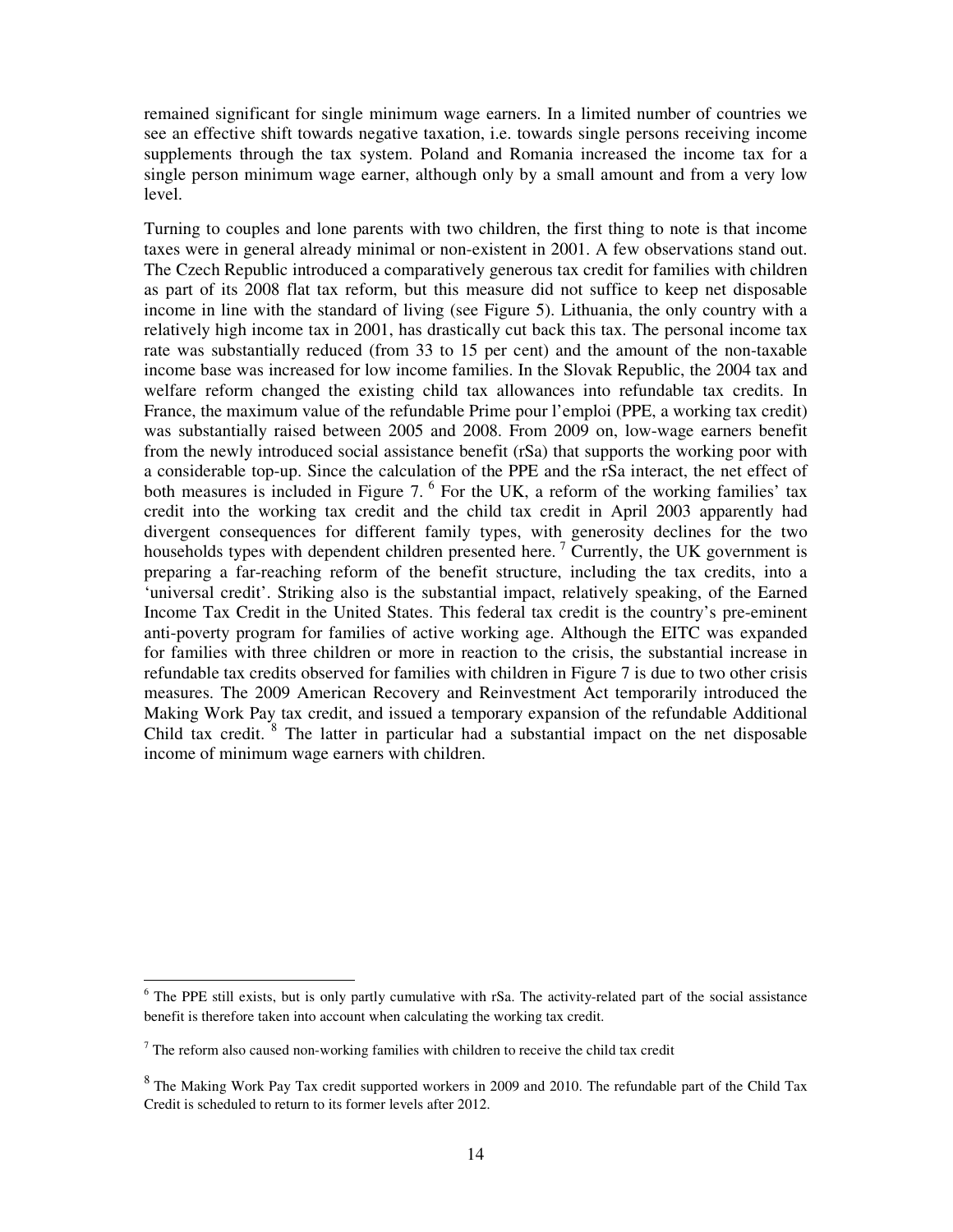

Figure 7. Trends in income taxes as percentage of gross minimum wage, 2001-2009

Note: C2C: couple with two children. LP2C: lone parent with two children. Within household types, countries are sorted by 2001 level. Gross minimum wage for a 35-year old worker. In case of couple with children, the worker is married. \* France: includes working tax credit (Prime pour l'emploi) in 2001. This is (for the family types under consideration) supplemented by the rSa supplement in 2009 (here included under income tax). For Austria and Luxembourg, it was not possible to exclude a possible heating allowance.

Source: CSB-MIPI (Van Mechelen et al., 2011).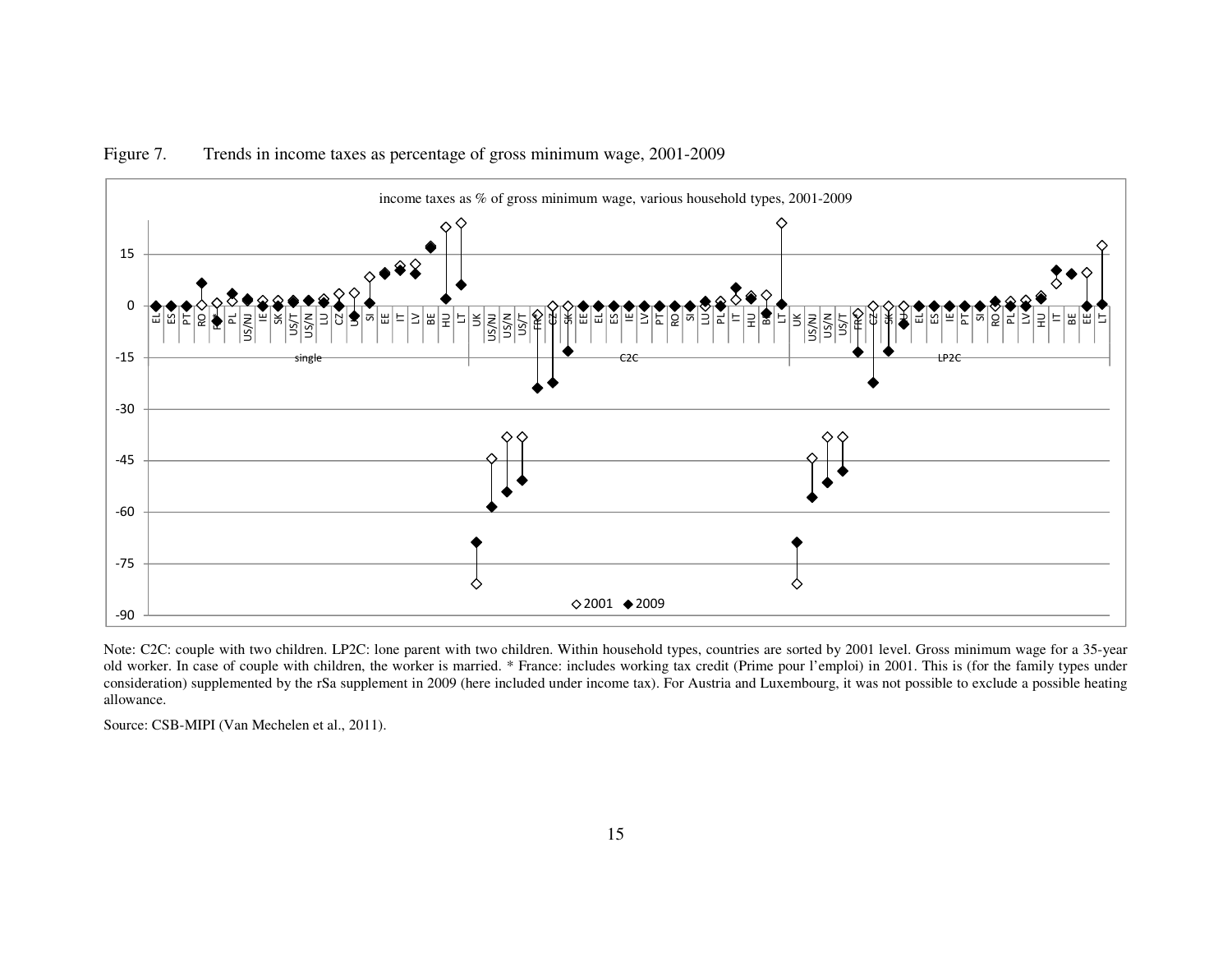#### **6.3 Social security contributions**

Social security contributions are levied on individual earnings and generally do not vary by family type. These continue to have a substantial impact on the net incomes of minimum wage workers, reducing net income by as much as a fifth in some countries. As can be seen from Figure 4, in a country like France a lone parent with two children working full time for the minimum wage would actually be above the poverty threshold if employee social security contributions were slightly lower. In the period under scrutiny here, social security contributions, while remaining substantial in most countries, decreased (marginally) in Poland, the Czech Republic, Romania and (more substantially) in Belgium. In the Belgian case, the prime objective was to increase work incentives, particularly the net pay-off to making the transition from dependence on a social assistance or unemployment benefit to a low-paid job. Since 2002, Estonian employees contribute to the unemployment insurance fund, as well as to the funded pension scheme. In Lithuania, social insurance contributions were raised from three per cent of gross wage income to nine per cent, of which three per cent for pension insurance and six per cent for health insurance.





Note: gross minimum wage for a 35-year old worker. Countries are sorted by 2001 level.

## Source: CSB-MIPI (Van Mechelen et al., 2011).

#### **6.4 Child benefits**

Child benefits have generally lost ground. For a couple with two children, the size of the child benefits package, expressed as a percentage of the gross minimum wage, declined in the majority of countries awarding these benefits. For lone parents with two children the trend was somewhat more favorable in a number of countries. The largest decreases occurred in the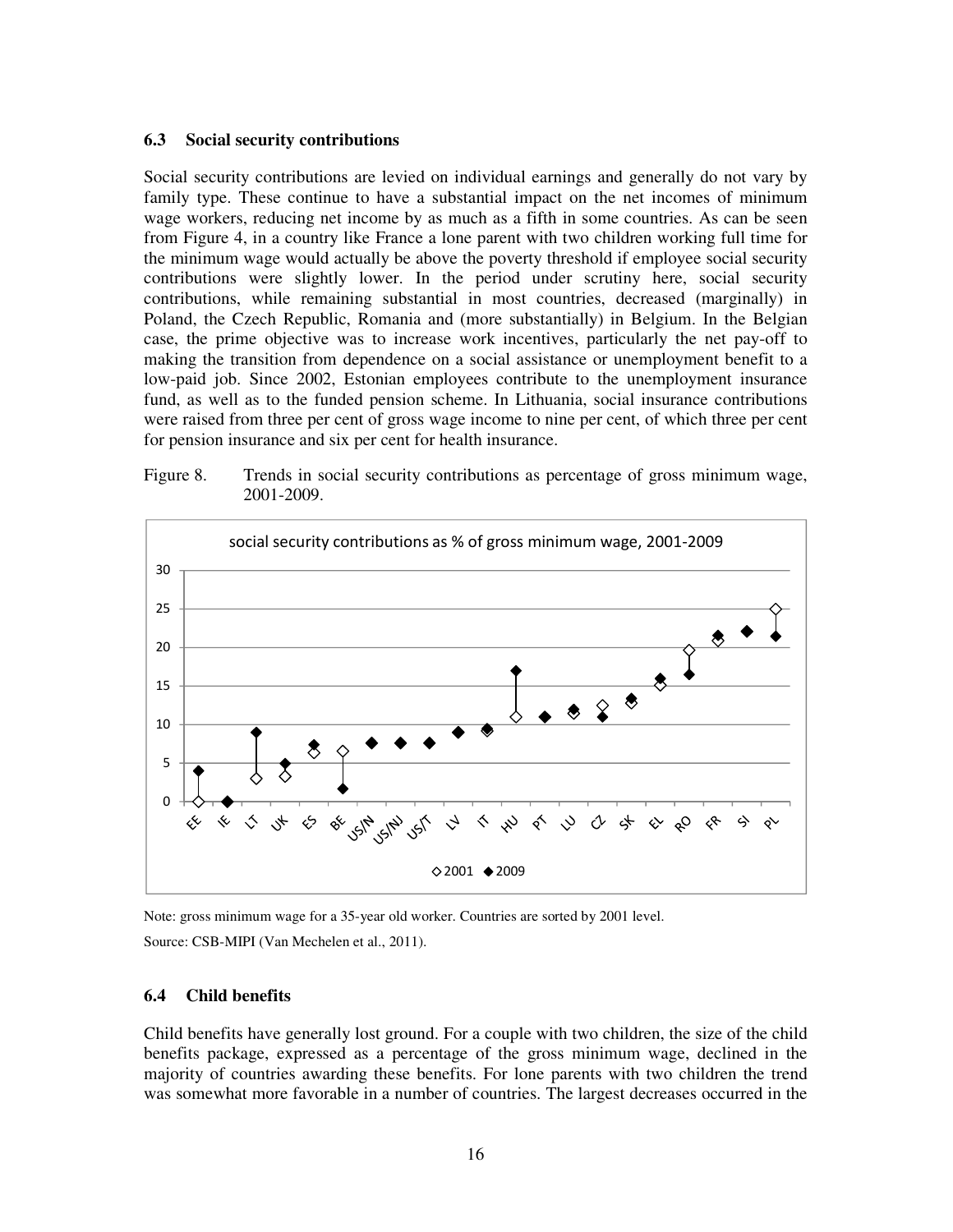Eastern-European countries Estonia, Hungary, the Slovak Republic, the Czech Republic<sup>9</sup> (from a rather generous level), Slovenia (couple with two children) and Latvia. On the other hand, Lithuania introduced a means-tested child cash benefit, amounting to 13 per cent of the gross minimum wage. Also in Italy, Ireland and Luxembourg, the value of child cash benefits increased. As already mentioned, the decrease of child benefits in the UK is caused by the split of the former working families' tax credit into the working tax credit and the child tax credit.



Figure 9. Trends in child benefits as percentage of gross minimum wage, 2001-2009

Note: gross minimum wage for a 35-year old worker

Source: CSB-MIPI (Van Mechelen et al., 2011).

-

The decline of child cash benefits, both in value as in their importance in net disposable income, is discussed more extensively in Van Mechelen and Bradshaw (2012).

#### **6.5 Other income components: housing allowance and social assistance top-up**

Two other important income components of net disposable income of minimum wage earners are the housing allowances and social assistance top-ups awarded in some countries.

In 2009, ten countries of our sample award housing allowances in order to help low income families meet housing costs. These allowances are more common and generally more substantial for families with children. A couple with two children receives housing allowances

<sup>&</sup>lt;sup>9</sup> In the Czech and Slovak Republics compensated by a child tax credit.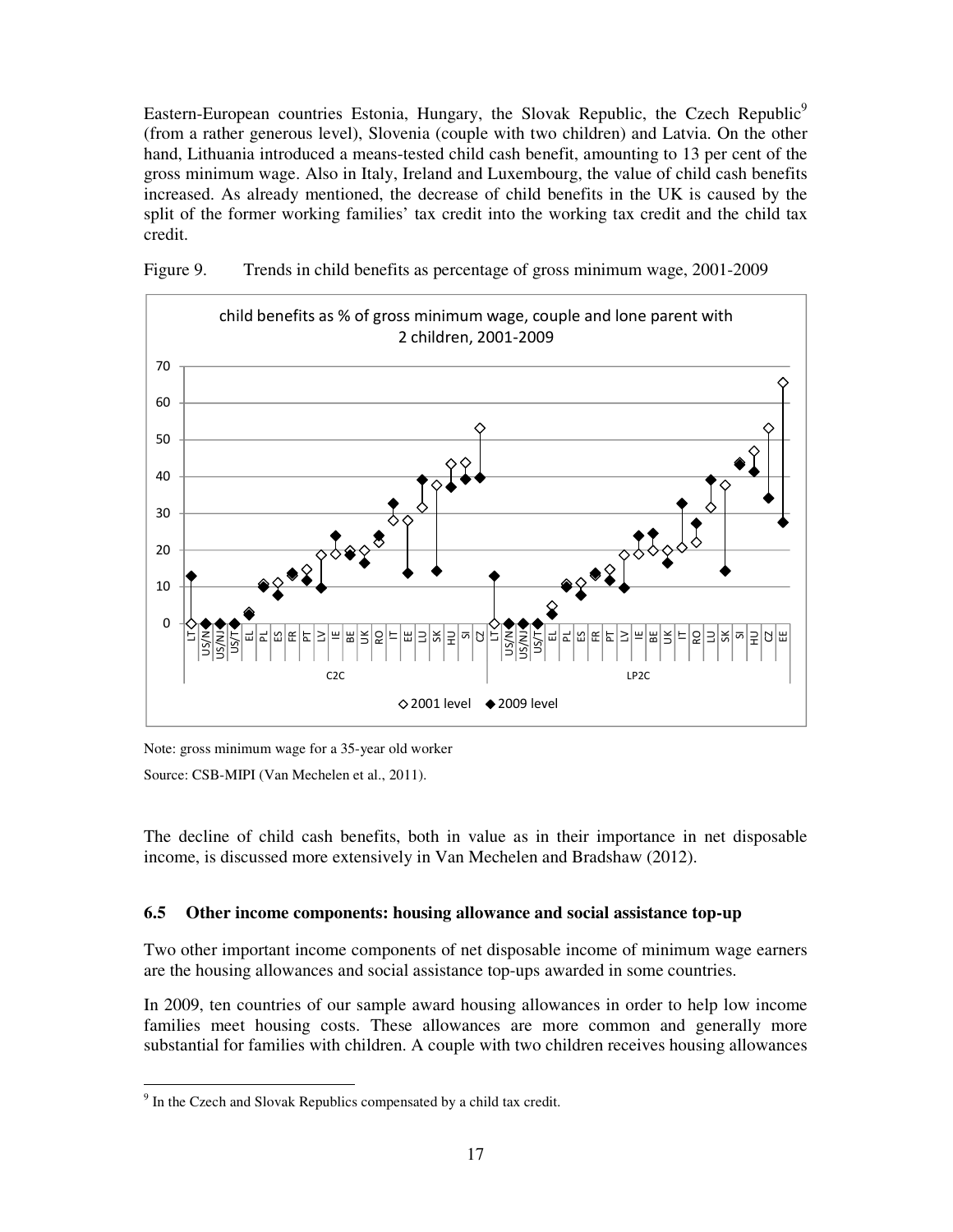ranging from around eight (in Poland) to 25 per cent (in France) of gross minimum wage. Singles without children on the other hand, are only eligible in five countries, for substantially lower benefits, ranging from four (France) to 12 per cent (Czech Republic) of the gross minimum wage. Housing allowances in Latvia are exceptionally high for all family types considered, and amount to more than half the gross minimum wage.

There was no common trend in either the awarding or the level of housing allowances over the past decade. In three countries, the housing allowance decreased substantially, or was even abolished for some (or all) of the family types considered here (CZ, PL, SK). In other countries, benefit levels remained stable (FR), increased (LV, HU, SI) or became less haphazard over time (IT).

Social assistance top-ups are benefits paid by the minimum income scheme up to at least the level guaranteed by the minimum income scheme. Usually, it lifts income (somewhat) above the minimum income level, since earnings disregards apply that aim to make work pay.

Once again, it is mainly families with children that receive social assistance top-ups. The only country where single persons without dependents receive a modest social assistance top-up is in the United States, at least in two out of the three states covered here: New Jersey and Texas. Families with children, however, receive in 2009 a social assistance top-up in ten of the countries included in this study. Top-ups are less often awarded to lone parent families, more exactly in seven countries covered here. Unlike for single persons, top-ups received by couples with children and lone parents are substantial, although large variation exists between countries. For a couple with two children, top-ups range from a low of eight per cent of gross minimum wage, up to over 40 per cent in the US states and the Czech Republic, to 64 per cent in Lithuania. Top-ups for a lone parent with two children range from 16 to 32 per cent of gross minimum wage.

As with housing allowances, trends in social assistance top-ups over the past decade were fairly mixed. In two countries, family types that were eligible for a top-up in 2001 are no longer so in 2009. In the Slovak Republic, this was due to a profound tax and welfare reform whereas in Estonia, social assistance benefit levels eroded despite substantial real increases (see Van Mechelen and Marchal, 2012). In another two countries, the Czech Republic and Hungary, social assistance top-ups decreased substantially relative to gross minimum wages<sup>10</sup>. They declined only marginally or remained stable in Slovenia and the US states and increased in Luxembourg, Lithuania and Portugal $^{11}$ .

In France, the 2009 reform of the social assistance scheme into the "revenue de solidarité active" had as one of its main aims to make sure that employment protects against poverty (Anne and L'Horty, 2008; République Française, 2008). The rSa top-up supplements and/or replaces the previous working tax credit, and was presented under the paragraph on taxes. In

-

 $10$  In the Czech Republic, a reform of the social assistance scheme lowered eligibility thresholds. In Hungary, the substantial rise of gross minimum wages compared to the evolution of the social assistance threshold led to a decreasing importance of the social assistance top-up in net disposable income.

 $11$  In Lithuania and Portugal, this is a consequence of the rise of social assistance benefits. However, in both countries, respondents note that actual take-up of social assistance top-ups to minimum wages is fairly limited. The low take-up rate of the social assistance top-up in Poland, as well as numerous additional conditions, led our respondent to advise us to not include this top-up in our calculations of net disposable income.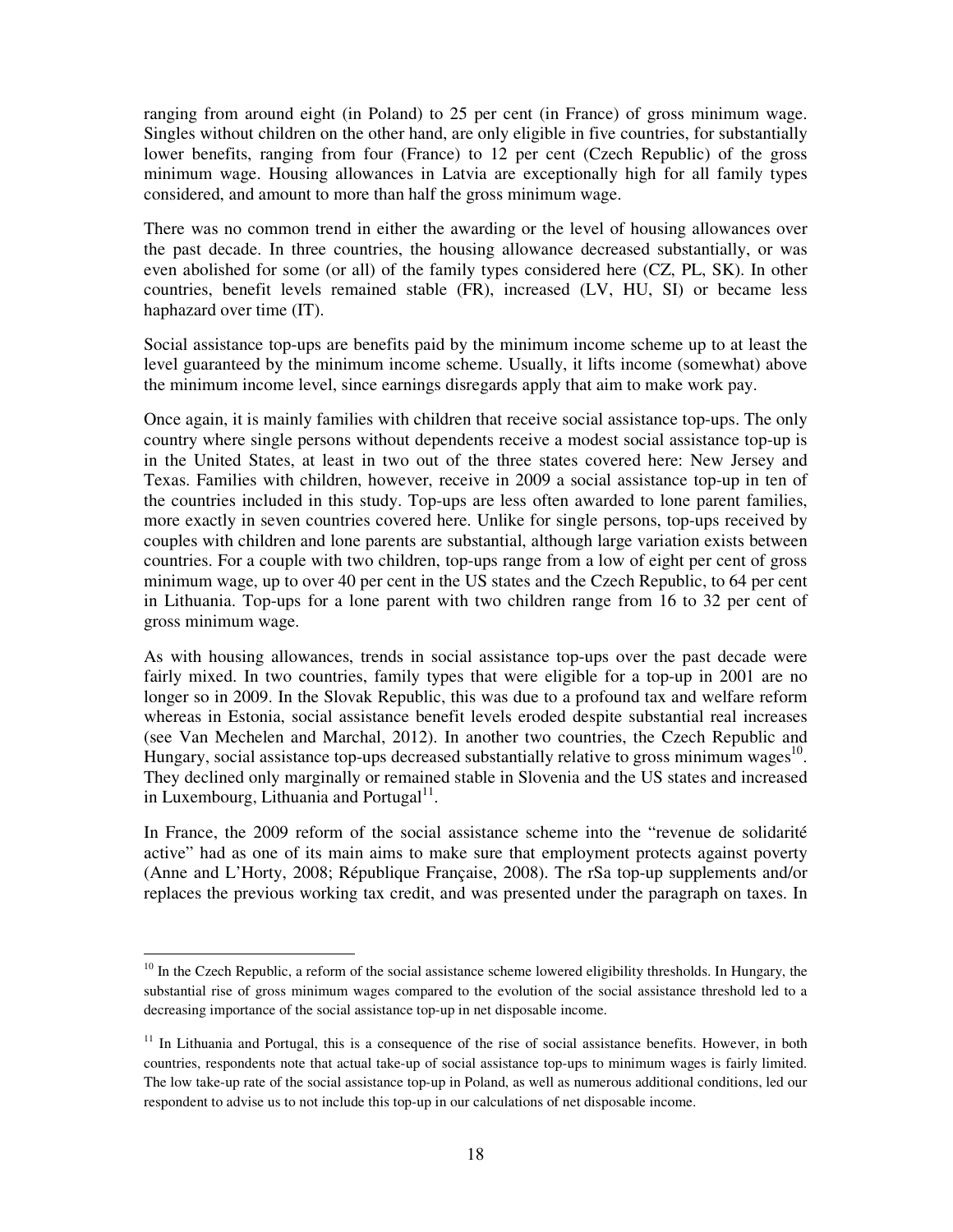Ireland, couples and lone parents in work with children are eligible for a means-tested Family Income supplement.

# **7 Conclusion and prospects for improvement**

Minimum wage floors underpin minimum income protection for workers in most countries. In 2010, twenty EU countries have a national minimum wage, set by law or through collective bargaining at the national level. The United States has a federal minimum wage and some US states set higher minimum wages. Across the EU, there is substantial variation in minimum wage levels relative to average wages, ranging from under 30 per cent to almost 50 per cent. Real increases occurred almost everywhere in the period 2001-2009, but relative to average wages the picture is more mixed. By and large the strongest increases occurred in countries with the lowest initial levels relative to average wages.

The main focus of this paper has been on net income packages at minimum wage level, taking into account the impact of taxes and social security contributions, but also benefits (including child benefits) and additional allowances. In the period 2001-2009, net incomes at minimum wage generally increased more, or decreased less, than gross minimum wages, reflecting a shift towards tax alleviation and additional income support for low-paid workers.

Net disposable incomes for full time single persons working for the minimum wage are at least as high as the 60 per cent at-risk-of poverty threshold in about half the countries of the EU where there is a minimum wage. The picture changes drastically when the focus is shifted to households with dependent children and other dependent persons. Net incomes at minimum wage for full time working lone parents are below the poverty threshold almost everywhere. For sole breadwinner couples with children net income packages at minimum wage level fall well short everywhere, generally by a very substantial margin.

What are the prospects for improvement? In some EU countries, minimum wages remain nonexistent or low relative to average wages. Thus in countries where minimum wages are presently not in place or relatively low there may be scope for gradual but substantial increases. In countries where they have deteriorated relative to average wages there may be scope for some catch-up growth. However, the route of boosting minimum wages to the upper prevailing ranges (relative to average earnings) would not be sufficient to eradicate in-work poverty, even in the absence of negative employment effects and large spill-overs to non-poor households<sup>12</sup>. Essentially that is because minimum wages have become inherently constrained in providing minimum income protection to sole breadwinner households in countries where relative poverty thresholds are strongly determined by dual earner living standards. The increases in minimum wages required to keep workers solely relying on it above the poverty threshold are in fact by now so substantial that they are hardly conceivable.

Yet minimum wages still constitute the foundation of minimum income protection for workers, and, given their role as a benchmark level, not only for those effectively working for the minimum wage. Moreover, in an encompassing anti-poverty strategy, minimum wages can play a crucial role in dampening the possible wage erosion effects of in-work benefits and

<sup>-</sup> $12$  Studies suggest that even in those cases where the overlap between low pay and household poverty is the greatest, as is the case in the United States, increases in the minimum wage have a relatively limited impact on poverty or income inequality and a substantial spill-over to the non-poor (see Formby et al., 2005; 2010). Studies for other countries suggest the same: see Gosling (1996) and Sutherland (2001) for the UK; Marx et al. (2012b) for Belgium; Müller and Steiner (2008) for Germany, Figari (2010) for Southern European countries.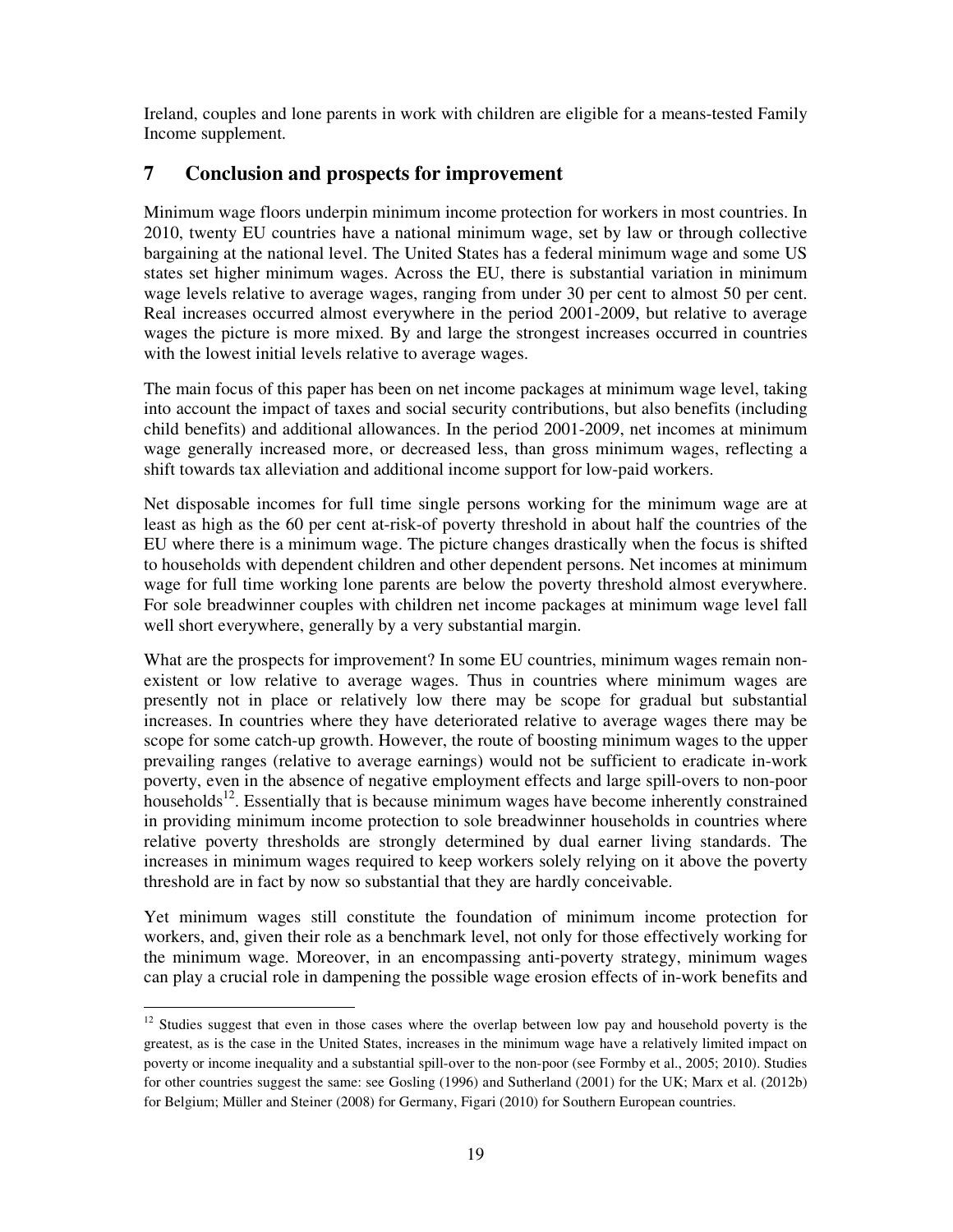tax credits. This points to the importance of maintaining minimum wages and making sure that these keep pace with overall wage growth to the extent possible.

As we have seen in this paper, rather than pushing for higher minimum wages, many governments in Europe have undertaken measures to increase the net incomes of workers paid at or around the minimum wage. Minimum wage workers have generally seen their taxes fall over the past decade. In most countries, they pay very low or no taxes, especially when there are children. Only in a small number of countries have there been declines in social security contributions. There thus remains some theoretical scope for increasing net disposable incomes via this route. But even with hypothetical zero taxation minimum wage earners would in most countries not have an income sufficient to reach the poverty threshold. This is even true in countries where minimum wages are already comparatively high relative to average wages.

This brings us to the option seen to hold the most promise these days: negative income taxes or equivalent in-work benefits for low income households. As we have seen, housing allowances and social assistance top-ups already exist in a number of countries. One type of scheme, however, is garnering most interest of all: negative income taxes. Under such schemes low income households do not pay taxes but instead they get additional money through the tax system.

These still exist only in a handful of countries in any significant form, with the United States and the United Kingdom standing out in particular. The United Kingdom has implemented and extended several schemes, culminating in the Working Tax Credit (WTC). In the United States, the Earned Income Tax Credit (EITC) is now the country's pre-eminent anti-poverty program for families of working age<sup>13</sup>. Several European countries have contemplated introducing Anglo-Saxon-style tax credits, or have done so in some form, most notably the Czech Republic and Slovakia. Interest remains strong, in the public debate and in the academic literature (Marx and Verbist, 2008; European Commission, 2011; Kenworthy, 2011).

In order to be effective as an anti-poverty device, such income supplements need to be quite substantial. As this paper has demonstrated, even in countries where minimum wages are comparatively high, net incomes for lone parents and sole breadwinners with children fall far short of the poverty threshold. However, strongly targeted, generous negative income taxes are bound to create mobility traps which can only be avoided if taper-off rates are sufficiently flat. This would come at a very considerable cost given that the lower end of the household earnings distribution is so densely populated in most Continental European countries. This cost can only be avoided by making the amount of the tax credit itself smaller, but in that case the anti-poverty effect is reduced. Simulations clearly show that negative income tax schemes that work well in one particular setting do not necessarily perform equally well in other settings (Bargain and Orsini, 2007; Figari, 2010; Marx et al., 2012b).

Increasing child benefits, finally, is a route that was largely neglected over the previous decade, as Ferrarini et al. (2012) and Van Mechelen and Bradshaw (2012) document in greater detail than we have done here. It also emanates from these studies, and from other studies (e.g. Corak et al., 2005), that the best performing countries in terms of poverty

-

<sup>&</sup>lt;sup>13</sup> Studies suggest that the EITC, in combination with welfare reform, produced marked increases in labour market participation, especially among single-parent households (Hotz and Scholz, 2003; Eissa and Hoynes, 2004). There is similar evidence for the British WTC (Brewer et al., 2006).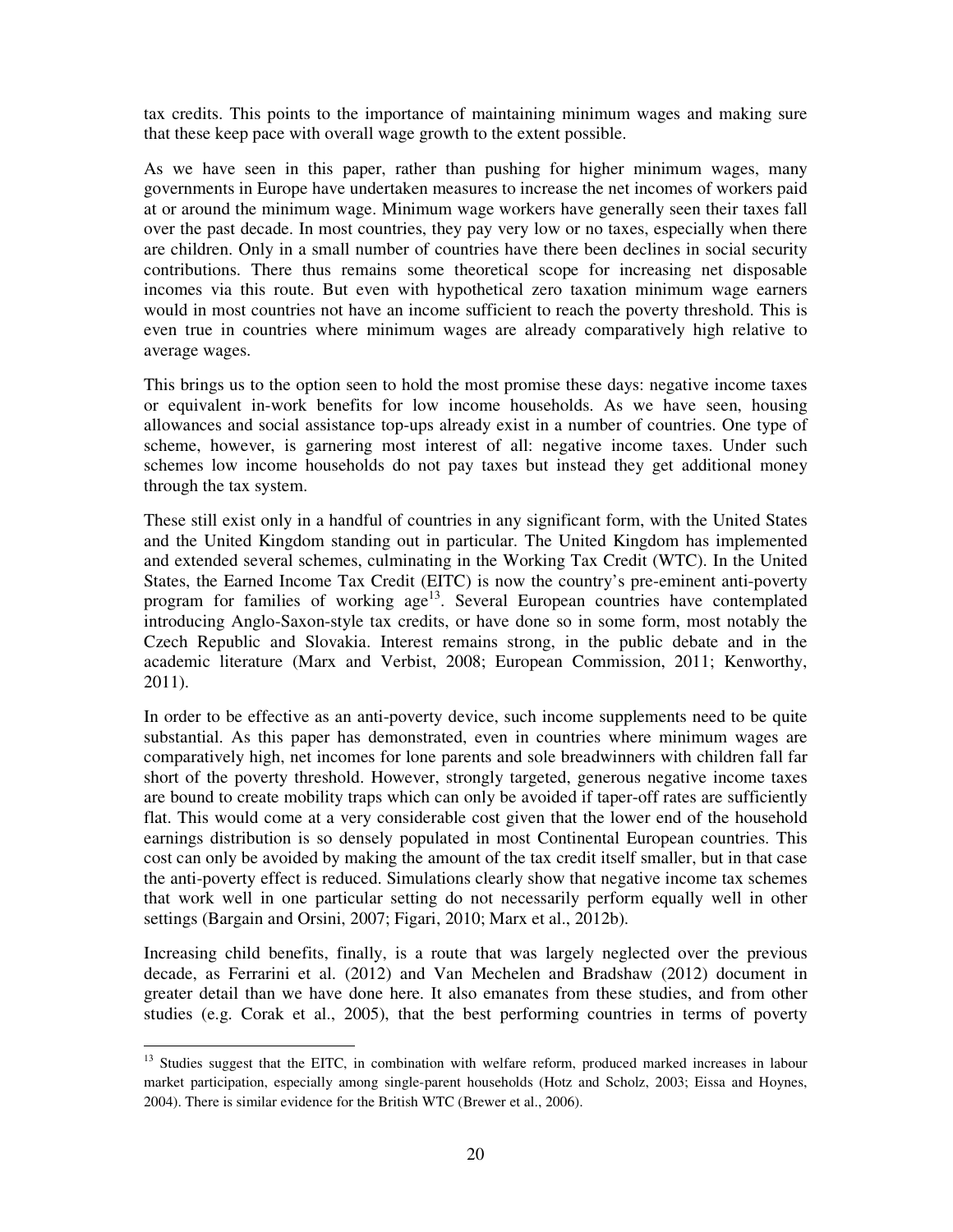reduction tend to have systems of child benefits and tax concessions that are broadly awarded yet direct resources proportionally more at the poorest.

The question of whether, how and to what extent minimum income protection for workers can be improved remains open. The debate about the question of whether minimum wages destroy jobs, or stifle job growth, is as old as the minimum wage itself. A wealth of empirical evidence has been amassed by labour economists. Some studies, like the Card and Krueger study from 1994 that concluded that minimum wage increases may effectively increase employment rather than harm it, have been among the most heatedly debated in the profession. It seems fair to state that the measured effects have sometimes been positive, sometimes negative, sometimes neutral, but never very large (Dolado et al., 1996; 2000; Freeman, 1996; OECD, 1998; 2004; Kenworthy, 2004; Neumark and Wascher, 2007). As Martin and Immervoll (2007) state: "On balance, the evidence shows that an appropriately-set minimum wage need not have large negative effects on job prospects, especially if wage floors are properly differentiated (e.g. lower rates for young workers) and non-wage labour costs are kept in check."

When it comes to effectively alleviating in-work poverty through income supplements for households mainly reliant on earnings, be it in the form of child benefits, negative income taxes or other equivalent schemes, the reality is that there are unlikely to exist cheap solutions, especially if one is also concerned about work and mobility incentives. It is also unlikely that optimal one-size-fits-all solutions exist. The socio-demographic composition of the population and particularly of the working poor matters. Child benefits, for example, will obviously have less of an effect when single person households are affected by in-work poverty, or when this is the case for multi-generation households. The distribution of wages and working hours, across the population and within households, matter greatly to the potential effectiveness and cost of negative income tax or equivalent schemes. Other elements of institutional and policy context are likely to be relevant. Future research will thus have to be oriented towards devising policy packages that optimally fit national contexts and constraints.

#### **8 References**

- Autor, D.H., Murnane, R, and F. Levy. (2003). 'The Skill Content of Recent Technological Change: An Empirical Exploration', *The Quarterly Journal of Economics*, November 2003
- Andreβ, H. J. and Lohmann, H. (2008). *The Working Poor in Europe*. London: Edward Elgar.
- Anne, D., and L'Horty, Y. (2008). *Les effets du revenu de Solidarité active (rSa) sur les gains du retour à l'emploi* (Document de recherche No. 08-11). Evry: Centre d'étude des politiques économiques de l'université d' Evry.
- Barbier, J.-C. and Ludwig-Mayerhofer, W. (2004). 'Introduction: the many worlds of activation', *European Societies,* 6 (4): 423-36.
- Bargain, O. and Orsini, K. (2007). 'Beans for breakfast? How exportable is the British Workfare Model?'. In O. Bargain (ed.) *Microsimulation in action. Policy Analysis in Europe using EUROMOD*. *Research in Labour Economics.* 25: 165-198. Oxford: Elsevier.
- Boeri, T. (2012). 'Setting the minimum wage', *Labour Economics*, 2012, 19 (3): 281-290 (also available as IZA DP4335)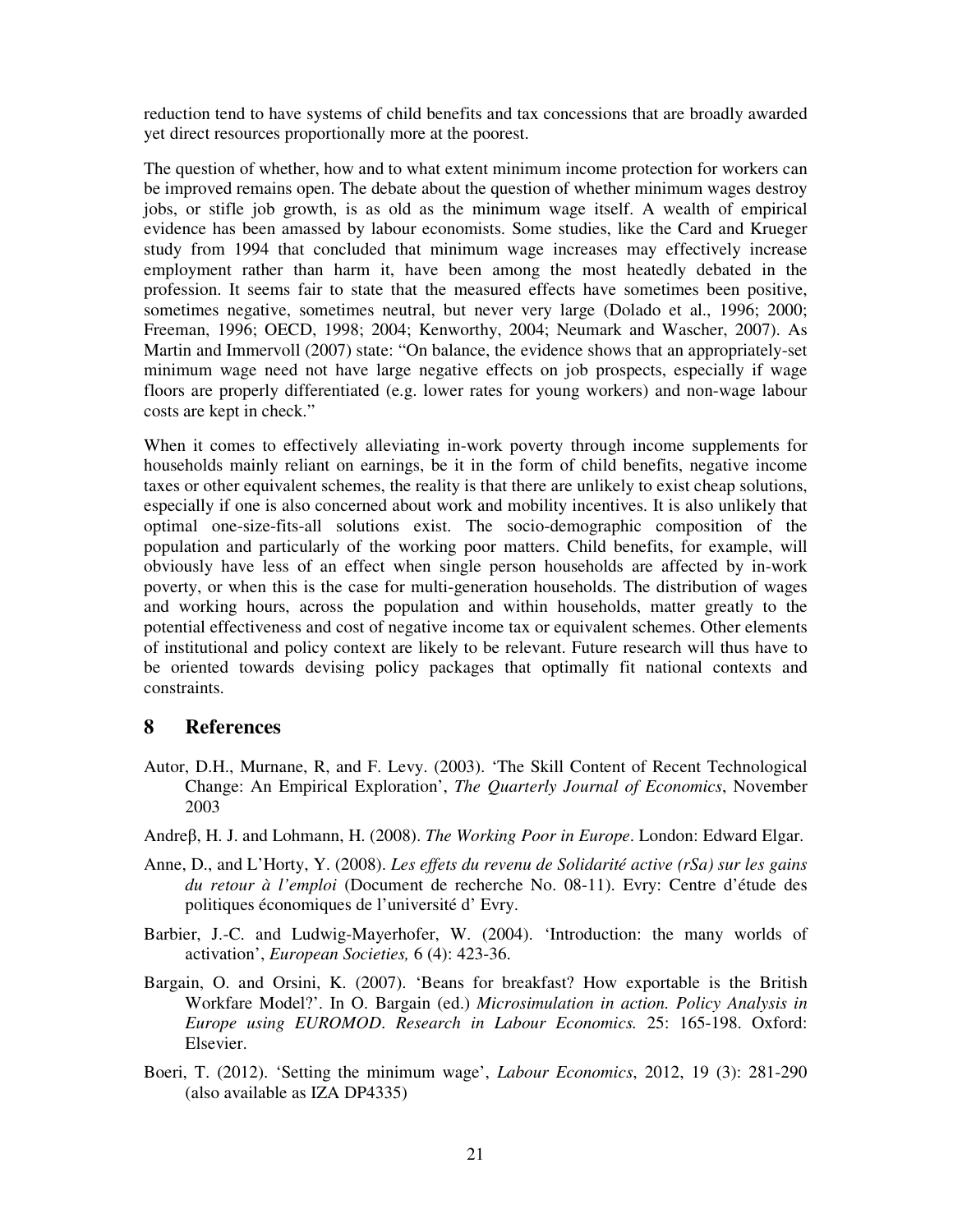- Bosch, G. and Weinkopf, C. (eds) (2008). *Low-wage work in Germany.* New-York: Russell Sage Foundation
- Brewer, M., Duncan, A., Shephard, A. and Suarez, M.J. (2006). 'Did working families' tax credit work? The impact of in-work support on labour supply in Great Britain', *Labour Economics*, 13 (6), 699-720.
- Cantillon, B., Marx, I., Van den Bosch, K. and Van Mechelen, N. (2004) *The Evolution of Minimum Income Protection in 15 European Countries 1992–2001* (CSB-Berichten). Antwerp: Herman Deleeck Centre for Social Policy
- Cantillon, B. (2011). 'The paradox of the social investment state; growth, employment and poverty in the Lisbon Agenda', *Journal of European Social Policy* , 21(5): 432-449.
- Card, D. and Krueger, A. B, (1994). 'Minimum Wages and Employment: A Case Study of the Fast-Food Industry in New Jersey and Pennsylvania,' *American Economic Review*, 84(4): 772-93
- Corak, M., Lietz, C. and Sutherland, H. (2005). *The impact of tax and transfer systems on children in the European Union* ( IZA Discussion Paper No. 1589). Bonn: IZA
- Crettaz, E. (2011). *Fighting Working Poverty in Post-industrial Economies. Causes, Tradeoffs and Policy Solutions*. Cheltenham, UK and Northampton, MA, USA: Edward Elgar.
- Dolado, J., Felgueroso, F. and Jimeno J. (2000). *The role of the minimum wage in the welfare state: an appraisal* (IZA Discussion Paper No. 152). Bonn: IZA.
- Dolado, J., Kramarz, F., Machin, S., Manning, A., Margolis, D. and Teulings, K. (1996). 'The economic impact of minimum wages in Europe', *Economic Policy*, 11(23): 319-372.
- Eissa, N. and Hoynes H. (2004). 'Taxes and the labor market participation of married couples: the Earned Income Tax Credit', *Journal of Public Economics*, 88 (9-10): 1931-1958.
- European Commission. (2010). *Industrial relations in Europe 2010*. Luxembourg: Publications Office of the European Union.
- European Commission (2011). *Employment and Social Developments in Europe 2011*, Publications Office of the European Communities: Luxembourg.
- Eurostat. (2011). *Statistics by theme*. Retrieved 8 July 2011: http://epp.eurostat.ec.europa.eu/portal/page/portal/statistics/themes
- Ferrarini, Nelson, K. and Höög, H. (2012). 'From universalism to selectivity: Old wine in new bottles for child benefits in Europe and other countries'. In Marx, I. and Nelson, K. (eds), *Minimum Income Protection in Flux*, Palgrave Macmillan.
- Figari, F. (2010). Can in-work benefits improve social inclusion in the southern European countries? *Journal of European Social Policy,* 20: 301-315
- Fields, G. (2011). *Working Hard, Working Poor: A Global Journey*, Oxford: Oxford University Press.
- Formby, J., Bishop, J. and Kim, H. (2005). *Minimum Wages and Poverty: An Evaluation of Alternatives*. Amsterdam: Elsevier.
- Formby, J., Bishop, J. and Kim, H. (2010). *What's best at reducing poverty? An examination of the effectiveness of the 2007 minimum wage increase*. Washington DC: Employment Policies Institute.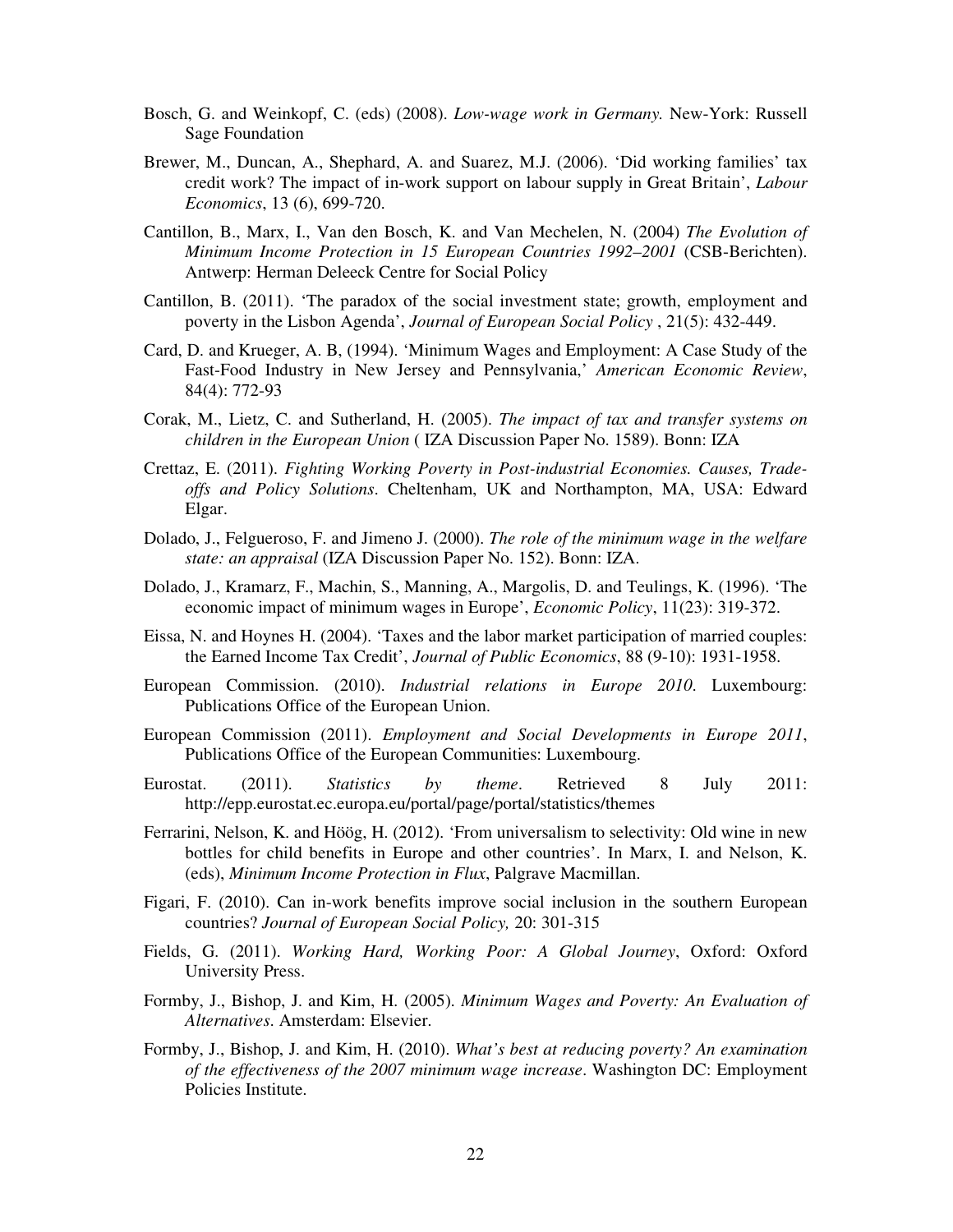- Fraser, N., Gutiérrez, R., and Peña-Casas, R. (Eds.). (2011). *Working Poverty in Europe: A Comparative Approach*. Basingstoke: Palgrave Macmillan.
- Freeman, R. (1996). 'The minimum wage as a redistributive tool', *Economic Journal*, 106: 436, 639-649 and 842-849.
- Gardiner, K. and Millar, J. (2006). 'How low-paid employees avoid poverty: An analysis by family type and household structure', *Journal of Social Policy*, 35: 351-369.
- Goos, M., Manning, A. and Salomons, A. (2009). 'The polarization of the European Labor Market', *American Economic Review* 99 (2): 59-63.
- Gosling, A. (1996). 'Minimum wages: possible effects on the income distribution', *Fiscal Studies*, 17: 4, 31-48.
- Hotz, V.J. and Scholz, J.K. (2003). 'The Earned Income Tax Credit'. In R. Moffit (ed.), *Means-tested Transfer Programs in the U.S*., Chicago: University of Chicago Press, 141-198.
- Immervoll, H. (2007). *Minimum wages, minimum labour costs and the tax treatment of lowwage employment* (Discussion Paper no. 2555). Bonn: IZA.
- International Labour Organization. (2008). *Global Wage Report 2008 / 09: Minimum wages and collective bargaining - Towards policy coherence.* Geneva: International labour organization.
- Kenworthy, L. (2004). *Egalitarian Capitalism? Jobs, Incomes and Inequality in Affluent Countries*. New York: Russell Sage Foundation.
- Kenworthy, L. (2008). *Jobs with Equality*, Oxford: Oxford University Press
- Kenworthy, L. (2011). *Progress for the Poor*. Oxford: Oxford University Press.
- Lohmann, H. and Marx, I. (2008). 'The different faces of in-work poverty across welfare state regimes'. In Andreβ, H.J. and Lohmann, H. (eds.), *The Working Poor in Europe.* London: Edward Elgar.
- Lohmann, H. (2009). 'Welfare states, labour market institutions and the working poor: a comparative analysis of 20 European countries', *European Sociological Review,* 25 (4): 489-504
- Lucifora, C. and Salverda, W. (2008). 'Low pay', in: W. Salverda, B. Nolan, T. Smeeding (eds.), *Oxford Handbook of Economic Inequality*. Oxford: Oxford University Press.
- Maitre, B., Nolan, B. and Whelan, C.T. (2011) 'Low Pay, In-Work Poverty and Economic Vulnerability: A comparative Analysis using EU-SILC', *The Manchester School*, 80: 99-116
- Marlier, E., Natali, D. and R. Van Dam (2010), *Europe 2020 : Towards a More Social EU?* Brussels : Peter Lang.
- Martin, J. P., and Immervoll, H. (2007). 'The minimum wage: making it pay'. *OECD Observer*, 261.
- Marx, I. and Verbist, G. (1998) 'Low-paid work and poverty: a cross-country perspective'. In Bazen, S., Gregory, M., and Salverda, W. (eds) *Low-wage employment in Europe*, Cheltenham: Edward Elgar.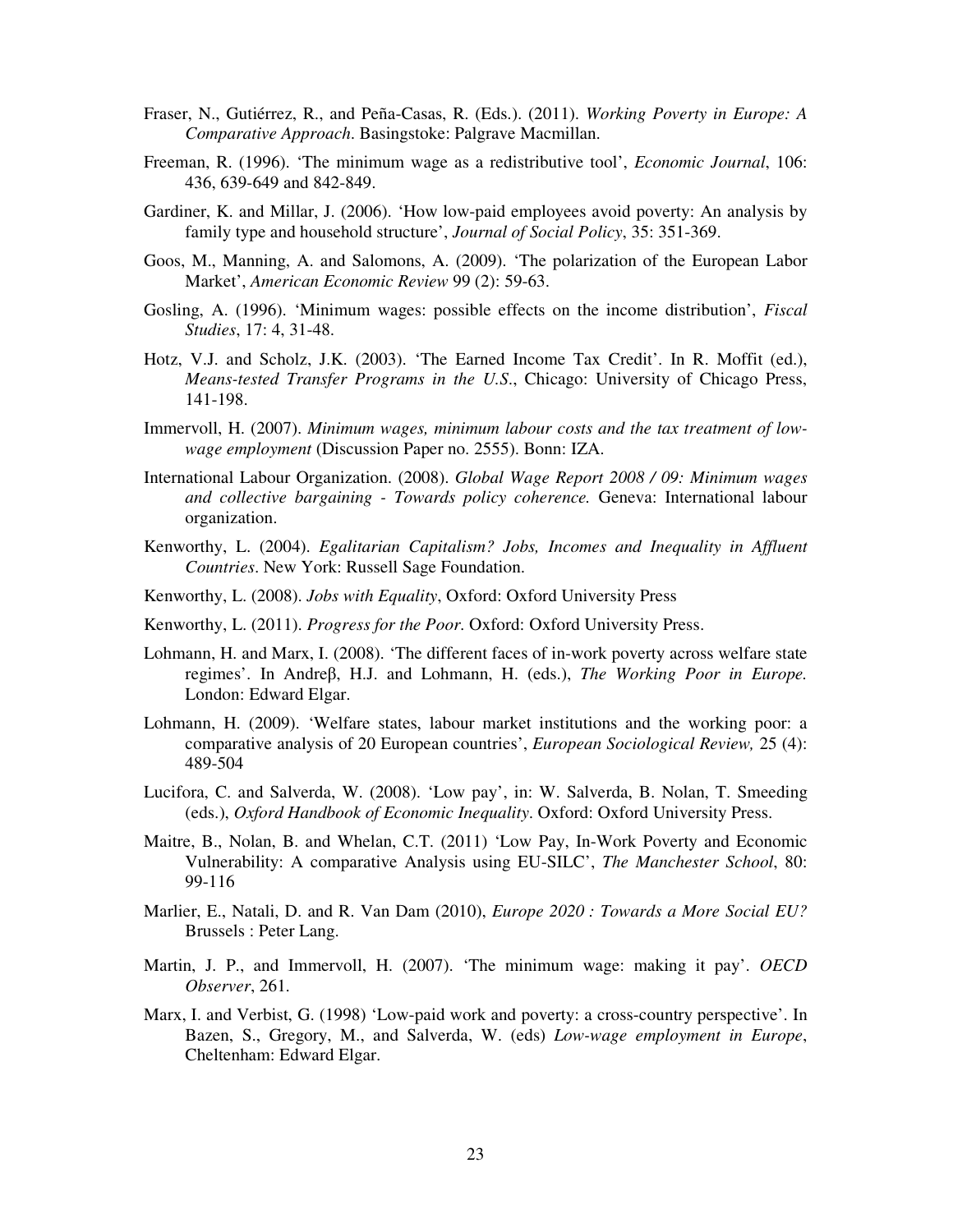- Marx, I. and Verbist, G. (2008). 'Combating in-work poverty in Continental Europe: the policy options assessed'. In Andreβ, H.J. and Lohmann, H. (eds.), *The Working Poor in Europe*. London: Edward Elgar.
- Marx, I., and Nolan, B. (forthcoming 2012). 'In-work poverty'. In B. Cantillon and F. Vandenbroucke (Eds.), *For Better, For Worse, For Richer, For Poorer*. Oxford: Oxford University Press.
- Marx, I., Vandenbroucke, P. and G. Verbist (2012a). 'Can higher employment levels bring down poverty in the EU? Regression based simulations of the Europe 2020 target', in *Journal of European Social Policy* (also available as IZA DP6068)
- Marx, I., Vanhille, J., Verbist, G. (2012b). 'Combating in-work poverty in Continental Europe: an investigation using the Belgian case', *Journal of Social Policy* 41 (1): 19-41
- Müller, K.-U. and Steiner, V. (2008). *Would a legal minimum wage reduce poverty? A microsimulation study for Germany* (DIW Discussion Paper No.791). Berlin: DIW
- Neumark, D. and W.L. Wascher (2007), 'Minimum Wages and Employment', *Foundations and Trends in Microeconomics*, vol. 3, no. 1+2, pp 1-182, 2007.
- Nolan, B. and Marx, I. (2000). 'Low pay and household poverty'. In Gregory, M. et al. (eds.), *Labour Market Inequalities: Problems and Policies of Low-wage Employment in International Perspective*. Oxford: Oxford University Press.
- Notten, G. and de Neubourg, C. (2011). 'Monitoring absolute and relative poverty: "not enough" is not the same as "much less"', *Review of Income and Wealth*, 57(2): 247-269
- OECD (1998). *Employment Outlook*. Paris: Organisation for Economic Co-operation and Development.
- OECD. (2002). Benefits and wages. Paris: OECD.
- OECD (2004). *Employment Outlook*. Paris: OECD.
- OECD (2006). *Employment Outlook*. Paris: OECD.
- OECD (2007). *Employment Outlook*. Paris : OECD.
- République Française (2008). *Livre vert vers un revenu de Solidarité active*. Available from http://www.ladocumentationfrancaise.fr/var/storage/rapportspublics//084000138/0000.pdf
- Salverda, W., Van Klaveren, M., van der Meer, M. (eds) (2008). *Low wage work in the Netherlands*, New York: Russell Sage Foundation.
- Standing, G. (2011), *The Precariat: The New Dangerous Class.* London and New York: Bloomsbury Academic
- Sutherland, H. (2001). *The national minimum wage and in-work poverty* (DAE Working Papers MU0102). Cambridge: University of Cambridge.
- United States Department of agriculture, food and nutrition services (2010). *Reaching those in need: state supplemental nutrition assistance program participation rates in 2008: summary.* Retrieved August 2011 from : http://www.fns.usda.gov/ora/menu/Published/snap/SNAPPartState.htm
- U.S. Bureau of the Census, and Bureau of Labour Statistics. (2011, December 11). *Current Population Survey Annual Social and Economic Supplement.* Retrieved December 2011, from http://www.nber.org/data/cps\_progs.html